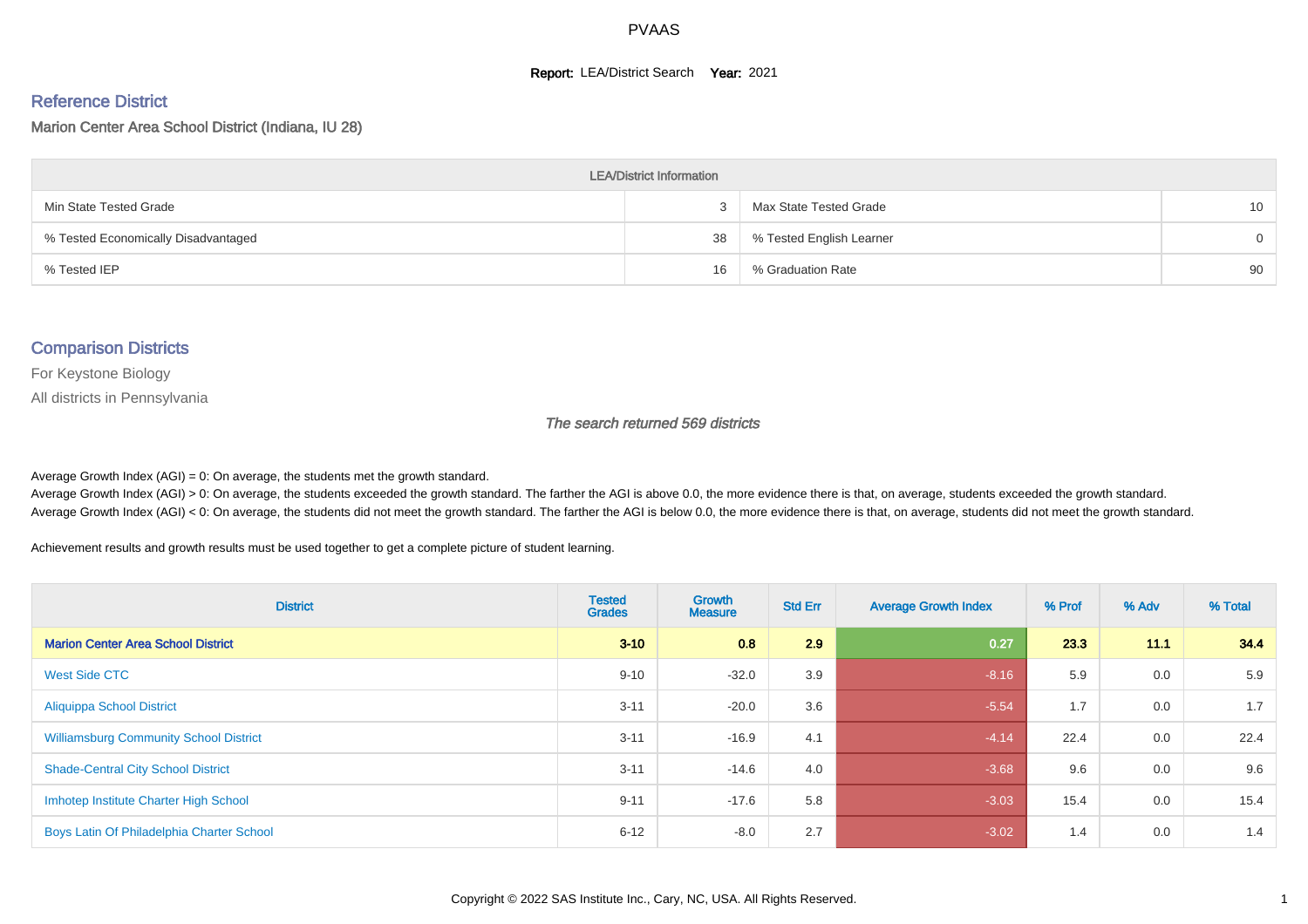| <b>District</b>                                         | <b>Tested</b><br><b>Grades</b> | <b>Growth</b><br><b>Measure</b> | <b>Std Err</b> | <b>Average Growth Index</b> | % Prof | % Adv   | % Total |
|---------------------------------------------------------|--------------------------------|---------------------------------|----------------|-----------------------------|--------|---------|---------|
| <b>Marion Center Area School District</b>               | $3 - 10$                       | 0.8                             | 2.9            | 0.27                        | 23.3   | 11.1    | 34.4    |
| <b>Innovative Arts Academy Charter School</b>           | $6 - 11$                       | $-7.2$                          | 2.5            | $-2.83$                     | 2.0    | 0.0     | 2.0     |
| La Academia Partnership Charter School                  | $6 - 11$                       | $-15.5$                         | 5.7            | $-2.70$                     | 2.3    | $0.0\,$ | 2.3     |
| <b>Lawrence County CTC</b>                              | $10 - 11$                      | $-9.8$                          | 3.7            | $-2.68$                     | 7.3    | 0.0     | 7.3     |
| <b>Perseus House Charter School Of Excellence</b>       | $6 - 11$                       | $-6.4$                          | 2.6            | $-2.50$                     | 0.9    | 0.0     | 0.9     |
| <b>Sto-Rox School District</b>                          | $3 - 10$                       | $-7.0$                          | 3.5            | $-1.99$                     | 3.2    | $0.0\,$ | 3.2     |
| <b>Chester Charter Scholars Academy Charter School</b>  | $3 - 12$                       | $-6.2$                          | 3.3            | $-1.88$                     | 2.2    | 0.0     | $2.2\,$ |
| <b>Steelton-Highspire School District</b>               | $3 - 11$                       | $-5.3$                          | 3.2            | $-1.65$                     | 13.9   | 0.0     | 13.9    |
| <b>Chester-Upland School District</b>                   | $3 - 11$                       | $-3.6$                          | 2.6            | $-1.38$                     | 1.6    | $0.0\,$ | 1.6     |
| <b>Shenandoah Valley School District</b>                | $3 - 11$                       | $-4.5$                          | 3.5            | $-1.29$                     | 14.3   | 0.0     | 14.3    |
| <b>Keystone Education Center Charter School</b>         | $3 - 12$                       | $-6.5$                          | 5.1            | $-1.28$                     | 0.0    | 0.0     | 0.0     |
| <b>Propel Charter School-Homestead</b>                  | $3 - 11$                       | $-5.0$                          | 3.9            | $-1.27$                     | 7.3    | $0.0\,$ | $7.3$   |
| <b>Harmony Area School District</b>                     | $3 - 10$                       | $-5.7$                          | 5.0            | $-1.13$                     | 33.3   | 0.0     | 33.3    |
| <b>Sugar Valley Rural Charter School</b>                | $3 - 11$                       | $-3.6$                          | 3.7            | $-0.98$                     | 10.3   | 0.0     | 10.3    |
| <b>KIPP Dubois Charter School</b>                       | $9 - 10$                       | $-3.0$                          | 3.1            | $-0.95$                     | 10.0   | $0.0\,$ | 10.0    |
| <b>Propel Charter School-Montour</b>                    | $3 - 10$                       | $-3.4$                          | 3.6            | $-0.93$                     | 7.7    | 0.0     | 7.7     |
| Urban Pathways 6-12 Charter School                      | $6 - 11$                       | $-4.1$                          | 5.7            | $-0.72$                     | 0.0    | 0.0     | $0.0\,$ |
| Center For Student Learning Charter School At Pennsbury | $6 - 12$                       | $-3.3$                          | 6.0            | $-0.55$                     | 23.1   | $0.0\,$ | 23.1    |
| Mastery Charter High School-Lenfest Campus              | $7 - 11$                       | $-1.8$                          | 5.8            | $-0.30$                     | 26.3   | 0.0     | 26.3    |
| <b>Claysburg-Kimmel School District</b>                 | $3 - 11$                       | $-1.2$                          | 5.2            | $-0.22$                     | 5.0    | $0.0\,$ | 5.0     |
| <b>Tech Freire Charter School</b>                       | $9 - 11$                       | 0.7                             | 2.5            | 0.27                        | 3.6    | 0.0     | 3.6     |
| Philadelphia Electrical & Tech Charter High School      | $10 - 10$                      | 1.2                             | 2.6            | 0.45                        | 0.9    | 0.0     | 0.9     |
| Mastery Charter School - Pickett Campus                 | $6 - 10$                       | 2.7                             | 4.2            | 0.65                        | 20.6   | $0.0\,$ | 20.6    |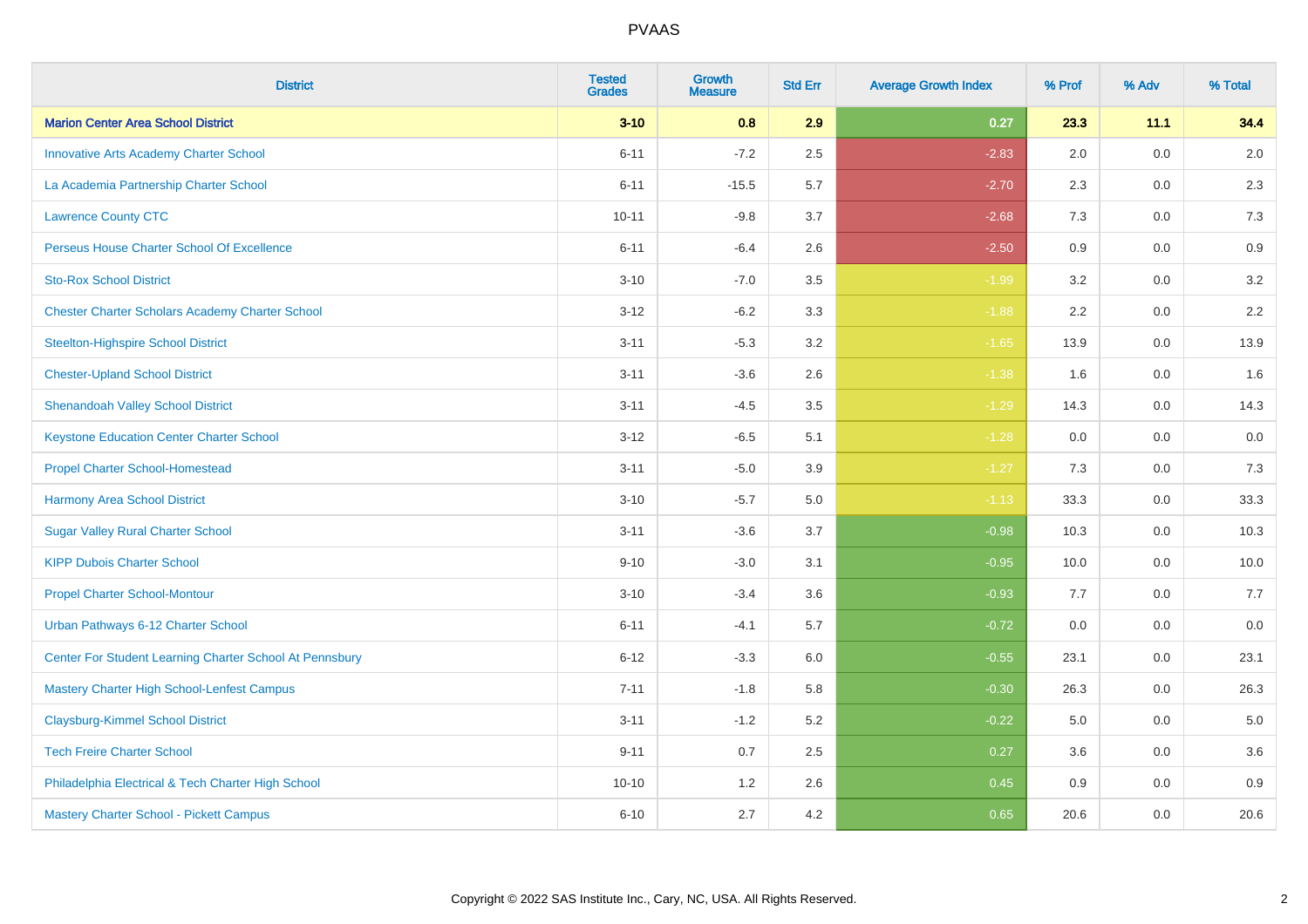| <b>District</b>                                                       | <b>Tested</b><br><b>Grades</b> | <b>Growth</b><br><b>Measure</b> | <b>Std Err</b> | <b>Average Growth Index</b> | % Prof | % Adv | % Total |
|-----------------------------------------------------------------------|--------------------------------|---------------------------------|----------------|-----------------------------|--------|-------|---------|
| <b>Marion Center Area School District</b>                             | $3 - 10$                       | 0.8                             | 2.9            | 0.27                        | 23.3   | 11.1  | 34.4    |
| Aspira Bilingual Cyber Charter School                                 | $3 - 11$                       | 5.1                             | 5.8            | 0.87                        | 4.8    | 0.0   | 4.8     |
| People For People Charter School                                      | $3 - 12$                       | 6.4                             | 5.6            | 1.15                        | 2.4    | 0.0   | 2.4     |
| <b>Mastery Charter School - Thomas Campus</b>                         | $3 - 10$                       | 7.9                             | 5.7            | 1.39                        | 12.5   | 0.0   | 12.5    |
| <b>Multicultural Academy Charter School</b>                           | $9 - 11$                       | 6.0                             | 3.4            | 1.77                        | 12.3   | 0.0   | 12.3    |
| <b>Allentown City School District</b>                                 | $3 - 12$                       | $-16.9$                         | 1.4            | $-12.37$                    | 5.9    | 0.4   | 6.3     |
| <b>Universal Audenried Charter School</b>                             | $9 - 11$                       | $-3.8$                          | 2.5            | $-1.53$                     | 3.0    | 0.5   | $3.5\,$ |
| <b>Clairton City School District</b>                                  | $3 - 11$                       | $-1.6$                          | 5.0            | $-0.32$                     | 3.8    | 0.5   | 4.4     |
| <b>York City School District</b>                                      | $3 - 12$                       | $-17.7$                         | 1.8            | $-10.05$                    | 3.2    | 0.7   | 3.9     |
| <b>Mastery Charter School - Hardy Williams</b>                        | $3 - 11$                       | 6.6                             | $3.0\,$        | 2.21                        | 24.7   | 1.2   | 25.9    |
| New Kensington-Arnold School District                                 | $3 - 11$                       | $-5.8$                          | 3.2            | $-1.80$                     | 10.8   | 1.2   | 12.0    |
| <b>Northern Cambria School District</b>                               | $3 - 11$                       | $-0.3$                          | 3.4            | $-0.09$                     | 26.5   | 1.2   | 27.7    |
| <b>Executive Education Academy Charter School</b>                     | $3 - 10$                       | $-14.6$                         | 3.0            | $-4.81$                     | 8.5    | 1.2   | 9.8     |
| <b>Greater Johnstown School District</b>                              | $3 - 11$                       | $-3.5$                          | 2.4            | $-1.45$                     | 10.3   | 1.3   | 11.5    |
| Maritime Academy Charter School                                       | $3 - 10$                       | 13.2                            | 3.1            | 4.29                        | 24.0   | 1.3   | 25.3    |
| Preparatory Charter School Of Mathematics, Science, Tech, And Careers | $9 - 10$                       | $-5.1$                          | 2.5            | $-2.03$                     | 6.3    | 1.4   | 7.7     |
| <b>Frazier School District</b>                                        | $3 - 11$                       | $-18.9$                         | 3.4            | $-5.49$                     | 18.3   | 1.4   | 19.7    |
| <b>Tacony Academy Charter School</b>                                  | $3 - 11$                       | $-12.9$                         | 3.3            | $-3.90$                     | 8.6    | 1.4   | 10.0    |
| <b>Woodland Hills School District</b>                                 | $3 - 12$                       | $-4.2$                          | 2.5            | $-1.66$                     | 10.1   | 1.4   | 11.5    |
| <b>Antietam School District</b>                                       | $3 - 10$                       | $-9.5$                          | 3.7            | $-2.57$                     | 20.9   | 1.5   | 22.4    |
| <b>City CHS</b>                                                       | $10 - 11$                      | $-5.6$                          | 2.4            | $-2.34$                     | 15.9   | 1.5   | 17.4    |
| Morrisville Borough School District                                   | $3 - 11$                       | $-13.1$                         | 3.7            | $-3.52$                     | 4.9    | 1.6   | 6.6     |
| <b>Washington School District</b>                                     | $3 - 11$                       | $-15.9$                         | 2.9            | $-5.44$                     | 12.9   | 1.7   | 14.7    |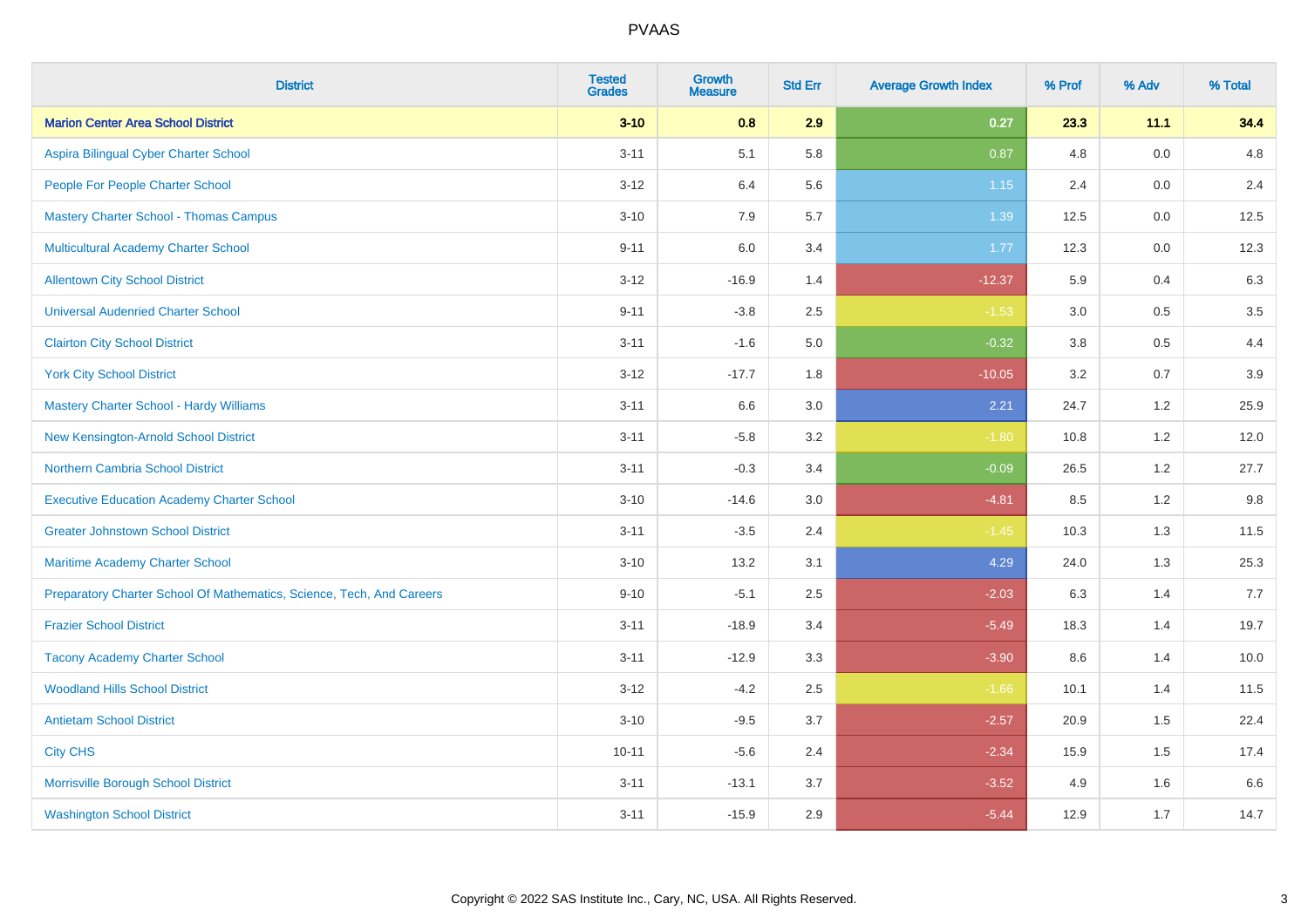| <b>District</b>                                  | <b>Tested</b><br><b>Grades</b> | <b>Growth</b><br><b>Measure</b> | <b>Std Err</b> | <b>Average Growth Index</b> | % Prof | % Adv | % Total |
|--------------------------------------------------|--------------------------------|---------------------------------|----------------|-----------------------------|--------|-------|---------|
| <b>Marion Center Area School District</b>        | $3 - 10$                       | 0.8                             | 2.9            | 0.27                        | 23.3   | 11.1  | 34.4    |
| <b>Columbia Borough School District</b>          | $3 - 12$                       | $-1.1$                          | 3.6            | $-0.31$                     | 17.2   | 1.7   | 19.0    |
| Dr Robert Ketterer Charter School Inc            | $6 - 12$                       | 7.1                             | 4.3            | 1.66                        | 7.3    | 1.7   | 9.0     |
| <b>Belmont Charter School</b>                    | $3 - 10$                       | 2.2                             | 3.4            | 0.64                        | 5.3    | 1.8   | 7.0     |
| Norristown Area School District                  | $3 - 12$                       | $-25.4$                         | 1.7            | $-15.35$                    | 10.6   | 1.8   | 12.4    |
| <b>York Academy Regional Charter School</b>      | $3 - 11$                       | $-2.3$                          | 4.4            | $-0.52$                     | 23.5   | 2.0   | 25.5    |
| <b>New Castle Area School District</b>           | $3 - 12$                       | $-13.6$                         | 2.3            | $-5.99$                     | 17.6   | 2.0   | 19.5    |
| <b>Harrisburg City School District</b>           | $3 - 11$                       | $-0.2$                          | 2.0            | $-0.11$                     | 6.0    | 2.0   | 8.0     |
| Lincoln Leadership Academy Charter School        | $3 - 12$                       | $-7.4$                          | 3.7            | $-1.99$                     | 6.4    | 2.1   | 8.5     |
| <b>Rochester Area School District</b>            | $3 - 11$                       | $-5.7$                          | 3.9            | $-1.45$                     | 14.9   | 2.1   | 17.0    |
| <b>Carbon Career &amp; Technical Institute</b>   | $9 - 11$                       | $-9.3$                          | 3.2            | $-2.92$                     | 19.6   | 2.2   | 21.7    |
| South Allegheny School District                  | $3 - 11$                       | $-0.9$                          | 3.1            | $-0.30$                     | 23.8   | 2.5   | 26.2    |
| Community Academy Of Philadelphia Charter School | $3 - 11$                       | 0.1                             | 2.6            | 0.06                        | 9.7    | 2.6   | 12.4    |
| <b>Burgettstown Area School District</b>         | $3 - 11$                       | $-11.2$                         | 3.2            | $-3.46$                     | 16.0   | 2.7   | 18.7    |
| Jefferson County-Dubois AVTS                     | $9 - 11$                       | $-11.7$                         | 3.1            | $-3.72$                     | 17.6   | 2.8   | 20.4    |
| <b>Achievement House Charter School</b>          | $7 - 11$                       | $-8.2$                          | 3.6            | $-2.28$                     | 16.7   | 2.8   | 19.4    |
| <b>Big Beaver Falls Area School District</b>     | $3 - 11$                       | $-17.9$                         | 2.8            | $-6.27$                     | 9.4    | 2.8   | 12.2    |
| <b>Carbondale Area School District</b>           | $3 - 10$                       | $-2.8$                          | 3.2            | $-0.87$                     | 27.5   | 2.9   | 30.4    |
| <b>Esperanza Cyber Charter School</b>            | $3 - 11$                       | 7.1                             | 6.1            | 1.15                        | 8.8    | 2.9   | 11.8    |
| <b>Hanover Area School District</b>              | $3 - 11$                       | $-14.7$                         | 4.7            | $-3.13$                     | 12.1   | 3.0   | 15.2    |
| <b>Tussey Mountain School District</b>           | $3 - 12$                       | $-13.0$                         | 3.3            | $-3.93$                     | 11.1   | 3.2   | 14.3    |
| <b>Cornell School District</b>                   | $3 - 11$                       | $-5.5$                          | 4.6            | $-1.20$                     | 11.3   | 3.2   | 14.5    |
| Propel Charter School - Braddock Hills           | $3 - 11$                       | $-2.1$                          | 3.3            | $-0.63$                     | 4.8    | 3.2   | 8.1     |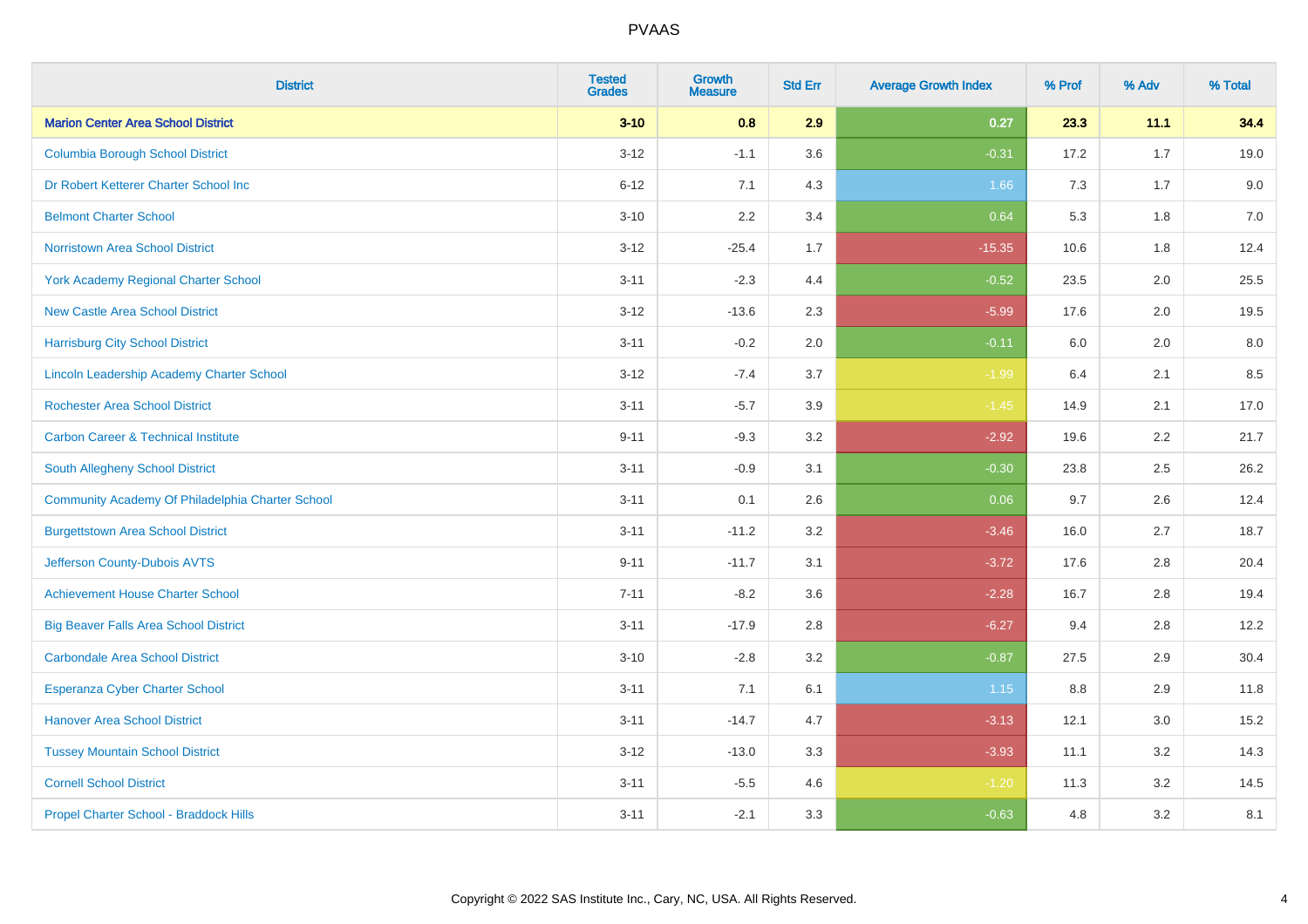| <b>District</b>                                   | <b>Tested</b><br><b>Grades</b> | <b>Growth</b><br><b>Measure</b> | <b>Std Err</b> | <b>Average Growth Index</b> | % Prof | % Adv   | % Total |
|---------------------------------------------------|--------------------------------|---------------------------------|----------------|-----------------------------|--------|---------|---------|
| <b>Marion Center Area School District</b>         | $3 - 10$                       | 0.8                             | 2.9            | 0.27                        | 23.3   | 11.1    | 34.4    |
| <b>Columbia-Montour AVTS</b>                      | $9 - 10$                       | $-7.1$                          | 2.8            | $-2.52$                     | 19.5   | $3.2\,$ | 22.7    |
| <b>Coatesville Area School District</b>           | $3 - 11$                       | $-9.5$                          | 1.6            | $-5.81$                     | 12.8   | 3.3     | 16.2    |
| <b>Bristol Borough School District</b>            | $3 - 12$                       | $-5.9$                          | 2.9            | $-2.00$                     | 27.8   | 3.3     | 31.1    |
| <b>Southeast Delco School District</b>            | $3 - 10$                       | 3.9                             | 3.5            | 1.12                        | 18.6   | 3.4     | 22.0    |
| Mastery Charter School - Gratz Campus             | $7 - 10$                       | $-9.5$                          | 4.6            | $-2.09$                     | 0.0    | 3.4     | 3.4     |
| <b>Environmental Charter School At Frick Park</b> | $3-9$                          | $-6.2$                          | 3.7            | $-1.67$                     | 25.9   | 3.4     | 29.3    |
| Esperanza Academy Charter School                  | $4 - 11$                       | 2.1                             | 2.1            | 1.01                        | 14.2   | 3.6     | 17.8    |
| Mastery Charter School - Shoemaker Campus         | $7 - 10$                       | $-2.3$                          | 2.8            | $-0.81$                     | 10.1   | 3.7     | 13.8    |
| <b>Wilkes-Barre Area School District</b>          | $3 - 11$                       | $-12.4$                         | 2.4            | $-5.18$                     | 14.2   | 3.7     | 17.9    |
| <b>Turkeyfoot Valley Area School District</b>     | $3 - 12$                       | $-15.4$                         | 5.8            | $-2.66$                     | 3.8    | 3.8     | 7.6     |
| <b>Penns Manor Area School District</b>           | $3 - 12$                       | $-1.9$                          | 3.5            | $-0.55$                     | 24.2   | 3.8     | 28.0    |
| <b>Lancaster School District</b>                  | $3 - 12$                       | $-10.0$                         | 1.4            | $-7.22$                     | 9.0    | 3.9     | 12.8    |
| Philadelphia Academy Charter School               | $3 - 11$                       | $-14.7$                         | 2.7            | $-5.42$                     | 21.6   | 3.9     | 25.5    |
| <b>Western Beaver County School District</b>      | $3 - 11$                       | $-9.3$                          | 4.2            | $-2.20$                     | 45.1   | 3.9     | 49.0    |
| <b>West Mifflin Area School District</b>          | $3 - 12$                       | $-11.9$                         | 2.5            | $-4.77$                     | 15.9   | 4.0     | 19.9    |
| <b>York Co School Of Technology</b>               | $9 - 12$                       | $-10.9$                         | 1.6            | $-6.79$                     | 22.6   | 4.0     | 26.6    |
| <b>New Foundations Charter School</b>             | $3 - 11$                       | 0.6                             | 2.2            | 0.29                        | 22.4   | 4.0     | 26.4    |
| <b>Panther Valley School District</b>             | $3 - 12$                       | $-13.3$                         | 3.2            | $-4.10$                     | 31.5   | 4.1     | 35.6    |
| Jeannette City School District                    | $3 - 11$                       | $-0.7$                          | 3.4            | $-0.20$                     | 26.8   | 4.1     | 30.9    |
| <b>Mckeesport Area School District</b>            | $3 - 12$                       | 4.6                             | 2.2            | 2.14                        | 21.1   | 4.4     | 25.5    |
| <b>Mount Carmel Area School District</b>          | $3 - 11$                       | $-7.9$                          | 2.3            | $-3.38$                     | 18.2   | 4.4     | 22.6    |
| <b>Roberto Clemente Charter School</b>            | $3 - 12$                       | $-3.3$                          | 4.1            | $-0.79$                     | 22.7   | 4.6     | 27.3    |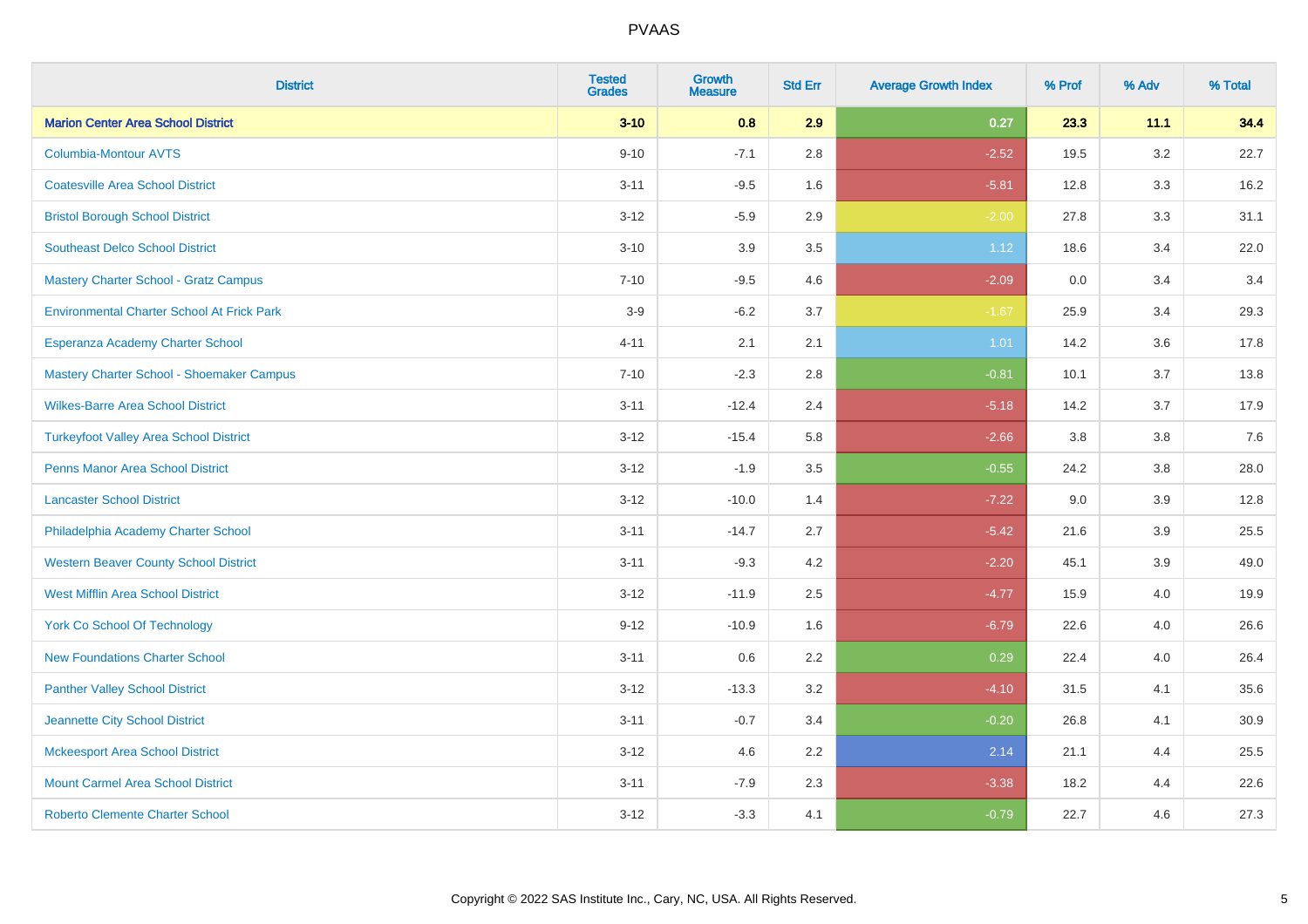| <b>District</b>                            | <b>Tested</b><br><b>Grades</b> | <b>Growth</b><br><b>Measure</b> | <b>Std Err</b> | <b>Average Growth Index</b> | % Prof | % Adv   | % Total |
|--------------------------------------------|--------------------------------|---------------------------------|----------------|-----------------------------|--------|---------|---------|
| <b>Marion Center Area School District</b>  | $3 - 10$                       | 0.8                             | 2.9            | 0.27                        | 23.3   | 11.1    | 34.4    |
| Lehigh Career & Technical Institute        | $10 - 12$                      | $-0.7$                          | 6.3            | $-0.11$                     | 36.4   | 4.6     | 40.9    |
| <b>Greenville Area School District</b>     | $3 - 11$                       | $-13.2$                         | 3.0            | $-4.45$                     | 32.1   | 4.6     | 36.7    |
| <b>Bristol Township School District</b>    | $3 - 11$                       | $-7.4$                          | 1.4            | $-5.32$                     | 13.8   | 4.6     | 18.4    |
| <b>MaST Community Charter School II</b>    | $3 - 10$                       | 1.4                             | 3.0            | 0.45                        | 16.1   | 4.6     | 20.7    |
| <b>Bethlehem-Center School District</b>    | $3 - 10$                       | 2.1                             | 3.5            | 0.59                        | 32.3   | 4.6     | 36.9    |
| <b>Muhlenberg School District</b>          | $3 - 10$                       | $-17.8$                         | 1.9            | $-9.34$                     | 12.4   | 4.6     | 17.0    |
| Insight PA Cyber Charter School            | $3 - 11$                       | $-9.4$                          | 5.8            | $-1.62$                     | 25.6   | 4.6     | 30.2    |
| <b>Cameron County School District</b>      | $3 - 12$                       | $-5.0$                          | 4.4            | $-1.12$                     | 34.9   | 4.8     | 39.7    |
| <b>Susq-Cyber Charter School</b>           | $9 - 11$                       | $-3.2$                          | 5.8            | $-0.54$                     | 23.8   | 4.8     | 28.6    |
| <b>Northeast Bradford School District</b>  | $3 - 10$                       | $-5.0$                          | 3.7            | $-1.35$                     | 30.6   | 4.8     | 35.5    |
| Jamestown Area School District             | $3 - 11$                       | $-9.5$                          | 4.1            | $-2.33$                     | 41.5   | 4.9     | 46.3    |
| Southern Huntingdon County School District | $3 - 11$                       | $-5.9$                          | 3.4            | $-1.76$                     | 32.8   | 4.9     | 37.7    |
| <b>Leechburg Area School District</b>      | $3 - 11$                       | 7.0                             | 3.9            | 1.79                        | 37.7   | 4.9     | 42.6    |
| <b>Connellsville Area School District</b>  | $3 - 11$                       | $-5.3$                          | 2.0            | $-2.67$                     | 24.2   | 5.0     | 29.1    |
| <b>Sharon City School District</b>         | $3 - 11$                       | $-6.5$                          | 2.3            | $-2.79$                     | 13.1   | $5.0\,$ | 18.1    |
| <b>Moniteau School District</b>            | $3 - 11$                       | $-11.8$                         | 2.9            | $-4.07$                     | 22.6   | 5.0     | 27.6    |
| <b>Conemaugh Valley School District</b>    | $3-12$                         | $-6.3$                          | 4.1            | $-1.54$                     | 23.7   | 5.1     | 28.8    |
| <b>Williams Valley School District</b>     | $3 - 11$                       | 2.6                             | 3.7            | 0.69                        | 17.0   | 5.1     | 22.0    |
| <b>Carlynton School District</b>           | $3 - 11$                       | $-2.0$                          | 3.2            | $-0.62$                     | 27.9   | $5.2\,$ | 33.1    |
| <b>Dunmore School District</b>             | $3 - 11$                       | $-12.2$                         | 2.7            | $-4.51$                     | 15.0   | 5.3     | 20.4    |
| Salisbury-Elk Lick School District         | $3 - 11$                       | $-8.4$                          | 5.8            | $-1.45$                     | 33.3   | 5.6     | 38.9    |
| Ambridge Area School District              | $3 - 12$                       | $-19.4$                         | 2.5            | $-7.64$                     | 23.2   | 5.6     | 28.9    |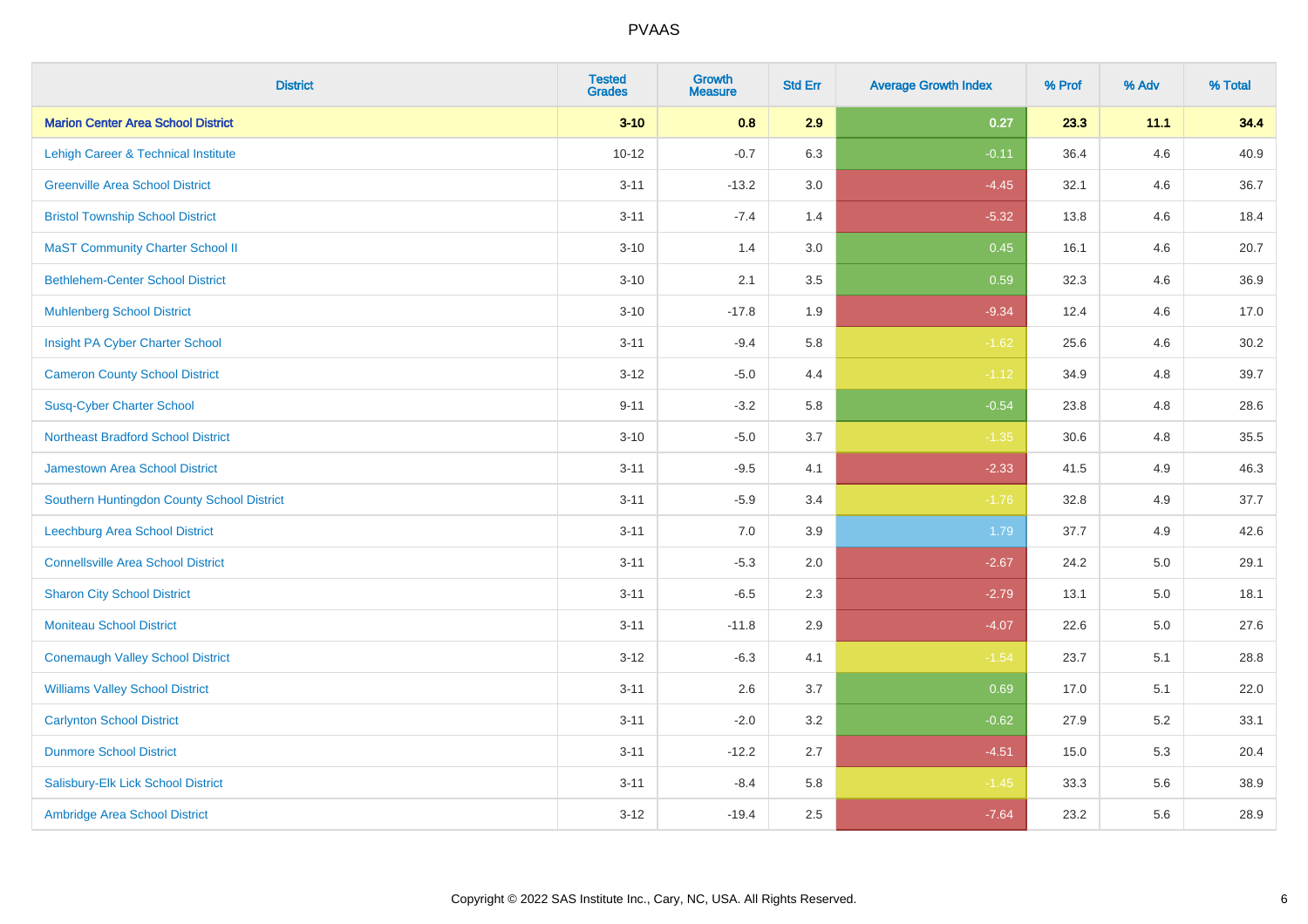| <b>District</b>                                | <b>Tested</b><br><b>Grades</b> | <b>Growth</b><br><b>Measure</b> | <b>Std Err</b> | <b>Average Growth Index</b> | % Prof | % Adv   | % Total |
|------------------------------------------------|--------------------------------|---------------------------------|----------------|-----------------------------|--------|---------|---------|
| <b>Marion Center Area School District</b>      | $3 - 10$                       | 0.8                             | 2.9            | 0.27                        | 23.3   | 11.1    | 34.4    |
| Lehigh Valley Charter High School For The Arts | $9 - 10$                       | $-11.8$                         | 2.5            | $-4.76$                     | 28.9   | $5.7\,$ | 34.6    |
| <b>Ligonier Valley School District</b>         | $3 - 11$                       | $-10.8$                         | 3.1            | $-3.43$                     | 34.1   | 5.8     | 39.9    |
| Meyersdale Area School District                | $3 - 11$                       | $-16.1$                         | 3.3            | $-4.94$                     | 20.3   | 5.8     | 26.1    |
| <b>Mount Union Area School District</b>        | $3 - 10$                       | $-2.5$                          | 2.8            | $-0.89$                     | 19.8   | 5.8     | 25.6    |
| <b>Mcguffey School District</b>                | $3 - 11$                       | $-12.1$                         | 3.0            | $-4.06$                     | 12.8   | 5.9     | 18.6    |
| <b>Commodore Perry School District</b>         | $3 - 11$                       | $-10.4$                         | 4.5            | $-2.30$                     | 29.4   | 5.9     | 35.3    |
| <b>Franklin Area School District</b>           | $3 - 11$                       | $-3.7$                          | 2.6            | $-1.43$                     | 30.5   | 5.9     | 36.4    |
| <b>Reading School District</b>                 | $3 - 11$                       | 4.3                             | 1.2            | 3.71                        | 16.8   | 6.0     | 22.8    |
| Jim Thorpe Area School District                | $3 - 11$                       | $-10.9$                         | 2.4            | $-4.48$                     | 19.5   | 6.0     | 25.5    |
| <b>Fairfield Area School District</b>          | $3 - 11$                       | $-0.5$                          | 3.6            | $-0.13$                     | 43.9   | 6.1     | 50.0    |
| <b>Derry Area School District</b>              | $3 - 11$                       | $-11.8$                         | 2.6            | $-4.53$                     | 34.8   | 6.1     | 40.9    |
| Jefferson-Morgan School District               | $3 - 10$                       | $-12.0$                         | 3.9            | $-3.09$                     | 28.6   | 6.1     | 34.7    |
| Pennsylvania Distance Learning Charter School  | $3 - 12$                       | 6.8                             | 3.4            | 1.99                        | 19.8   | 6.2     | 25.9    |
| <b>Hanover Public School District</b>          | $3 - 11$                       | $-12.4$                         | 2.7            | $-4.50$                     | 22.7   | 6.2     | 28.9    |
| <b>Pottstown School District</b>               | $3 - 12$                       | 2.0                             | 2.2            | 0.88                        | 19.4   | $6.2\,$ | 25.6    |
| <b>Lebanon School District</b>                 | $3 - 11$                       | $-1.2$                          | 1.9            | $-0.63$                     | 15.2   | 6.4     | 21.6    |
| <b>Interboro School District</b>               | $3 - 12$                       | $-8.4$                          | 2.0            | $-4.27$                     | 27.6   | 6.4     | 34.1    |
| Philadelphia City School District              | $3 - 12$                       | $-7.8$                          | 0.6            | $-13.43$                    | 16.4   | 6.5     | 22.9    |
| <b>Pittsburgh School District</b>              | $3 - 11$                       | $-13.0$                         | 1.1            | $-12.25$                    | 16.1   | 6.5     | 22.6    |
| <b>Fannett-Metal School District</b>           | $3 - 11$                       | $-22.3$                         | 4.8            | $-4.65$                     | 16.4   | 6.6     | 23.0    |
| <b>Chartiers-Houston School District</b>       | $3 - 10$                       | $-16.5$                         | 3.5            | $-4.79$                     | 26.3   | 6.6     | 32.9    |
| <b>Erie City School District</b>               | $3 - 12$                       | $-4.5$                          | 1.4            | $-3.09$                     | 13.4   | 6.7     | 20.1    |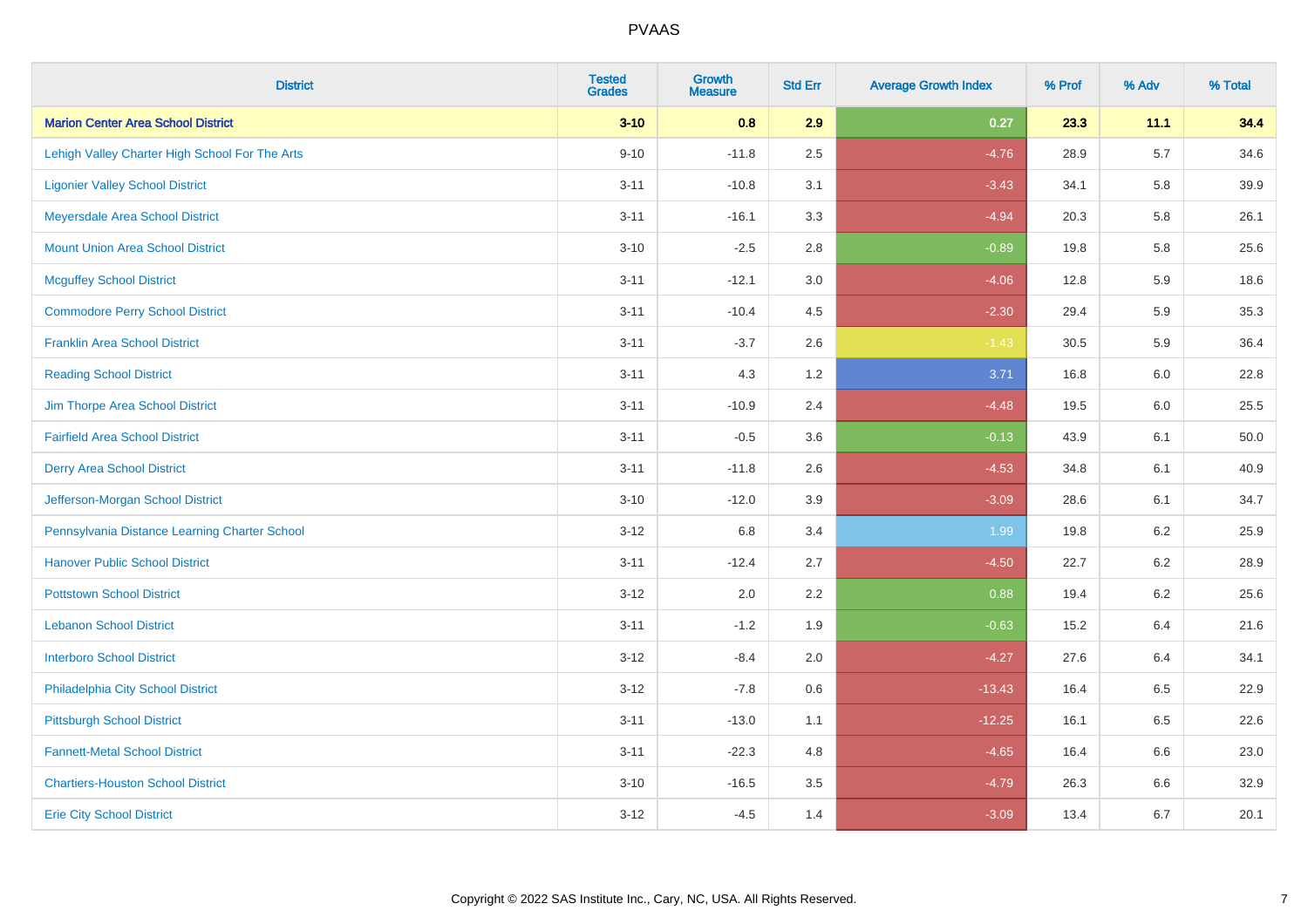| <b>District</b>                               | <b>Tested</b><br><b>Grades</b> | <b>Growth</b><br><b>Measure</b> | <b>Std Err</b> | <b>Average Growth Index</b> | % Prof | % Adv   | % Total |
|-----------------------------------------------|--------------------------------|---------------------------------|----------------|-----------------------------|--------|---------|---------|
| <b>Marion Center Area School District</b>     | $3 - 10$                       | 0.8                             | 2.9            | 0.27                        | 23.3   | 11.1    | 34.4    |
| <b>Northern Lebanon School District</b>       | $3 - 11$                       | $-0.7$                          | 2.3            | $-0.29$                     | 18.8   | $6.8\,$ | 25.6    |
| <b>Northgate School District</b>              | $3 - 11$                       | $-3.0$                          | 3.4            | $-0.85$                     | 35.6   | 6.8     | 42.4    |
| <b>Titusville Area School District</b>        | $3 - 11$                       | $-5.0$                          | 2.5            | $-1.98$                     | 26.5   | 6.8     | 33.3    |
| <b>Tidioute Community Charter School</b>      | $3 - 11$                       | 0.8                             | 4.4            | 0.19                        | 18.1   | 6.9     | 25.0    |
| <b>Penn Hills School District</b>             | $3 - 11$                       | 0.0                             | 2.4            | 0.02                        | 18.4   | 7.1     | 25.6    |
| Hope For Hyndman Charter School               | $3 - 11$                       | 5.1                             | 5.8            | 0.88                        | 14.3   | 7.1     | 21.4    |
| <b>William Penn School District</b>           | $3 - 12$                       | 7.0                             | 1.9            | 3.61                        | 14.0   | 7.2     | 21.3    |
| <b>Avella Area School District</b>            | $3 - 12$                       | 1.6                             | 4.7            | 0.34                        | 34.8   | 7.2     | 42.0    |
| <b>Uniontown Area School District</b>         | $3 - 11$                       | $-2.8$                          | 3.1            | $-0.91$                     | 31.7   | 7.3     | 39.0    |
| <b>East Allegheny School District</b>         | $3 - 11$                       | $-6.4$                          | 3.0            | $-2.11$                     | 21.0   | 7.4     | 28.4    |
| <b>Central Cambria School District</b>        | $3 - 11$                       | $-12.7$                         | 2.3            | $-5.61$                     | 19.4   | 7.4     | 26.9    |
| <b>Scranton School District</b>               | $3 - 12$                       | $-10.1$                         | 2.5            | $-4.04$                     | 20.0   | 7.7     | 27.7    |
| Lehigh Valley Academy Regional Charter School | $3 - 11$                       | $-5.9$                          | 3.0            | $-1.98$                     | 20.0   | 7.7     | 27.7    |
| <b>Blacklick Valley School District</b>       | $3 - 11$                       | $-0.9$                          | 3.9            | $-0.23$                     | 7.7    | 7.7     | 15.4    |
| <b>Sullivan County School District</b>        | $3 - 10$                       | 2.5                             | 4.3            | 0.58                        | 43.6   | 7.7     | 51.3    |
| <b>Governor Mifflin School District</b>       | $3 - 11$                       | $-4.4$                          | 1.6            | $-2.69$                     | 30.3   | 7.7     | 38.0    |
| <b>Riverview School District</b>              | $3 - 11$                       | $-13.0$                         | 4.0            | $-3.29$                     | 43.1   | 7.8     | 51.0    |
| <b>Pottsville Area School District</b>        | $3 - 12$                       | $-4.9$                          | 2.1            | $-2.36$                     | 21.8   | 7.9     | 29.6    |
| <b>Ferndale Area School District</b>          | $3 - 10$                       | $-1.1$                          | 4.1            | $-0.27$                     | 21.0   | 7.9     | 29.0    |
| <b>Mid Valley School District</b>             | $3 - 10$                       | $-11.1$                         | 2.7            | $-4.07$                     | 28.3   | 8.1     | 36.4    |
| Pennsylvania Cyber Charter School             | $3 - 11$                       | 0.6                             | 1.5            | 0.37                        | 20.8   | 8.1     | 28.9    |
| <b>Forest City Regional School District</b>   | $3 - 12$                       | $-1.2$                          | 3.6            | $-0.33$                     | 26.5   | 8.2     | 34.7    |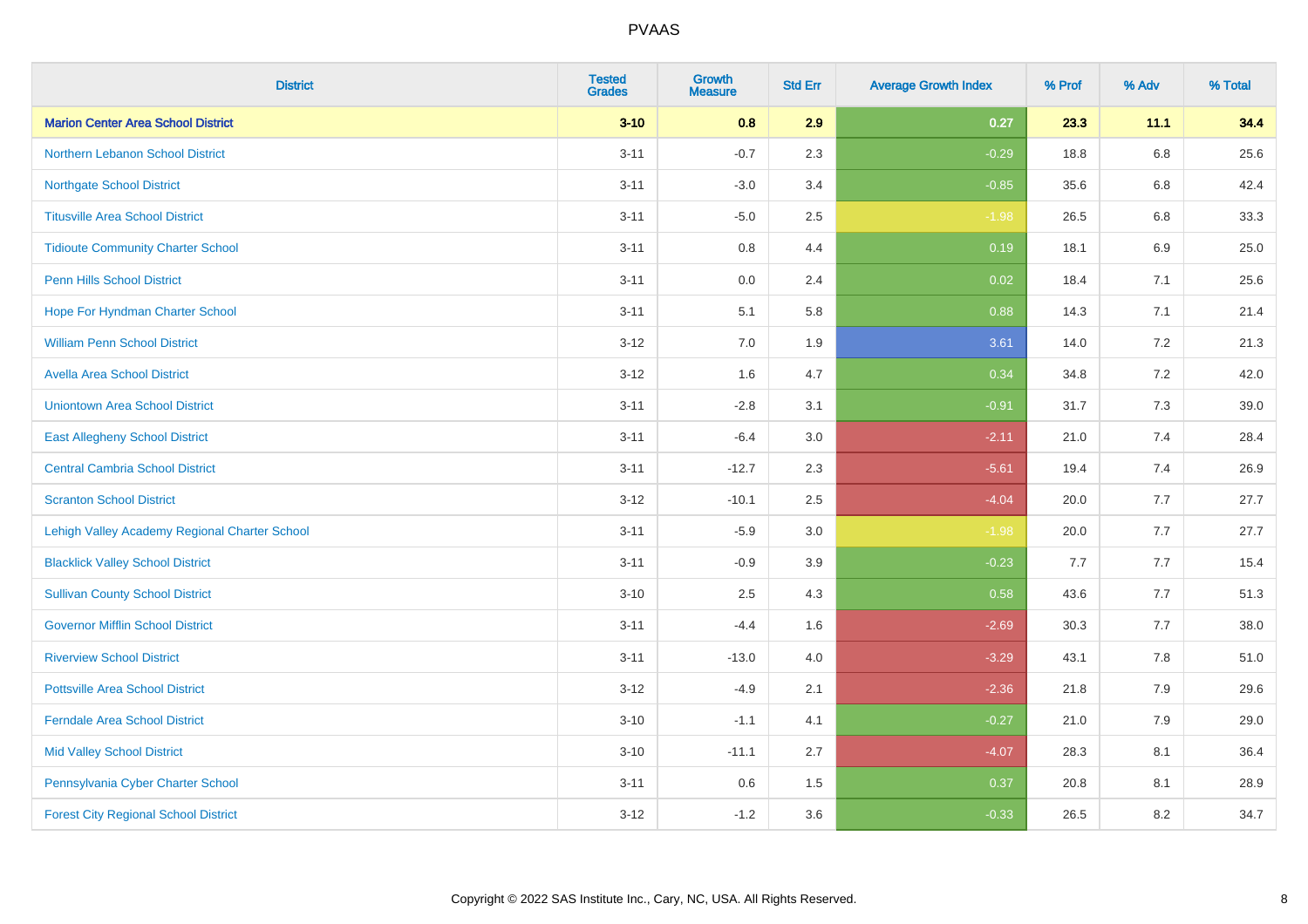| <b>District</b>                                    | <b>Tested</b><br><b>Grades</b> | <b>Growth</b><br><b>Measure</b> | <b>Std Err</b> | <b>Average Growth Index</b> | % Prof | % Adv   | % Total |
|----------------------------------------------------|--------------------------------|---------------------------------|----------------|-----------------------------|--------|---------|---------|
| <b>Marion Center Area School District</b>          | $3 - 10$                       | 0.8                             | 2.9            | 0.27                        | 23.3   | 11.1    | 34.4    |
| <b>Blairsville-Saltsburg School District</b>       | $3 - 11$                       | $-7.5$                          | 2.8            | $-2.67$                     | 20.1   | $8.2\,$ | 28.3    |
| <b>East Lycoming School District</b>               | $3 - 11$                       | $-10.9$                         | 2.1            | $-5.08$                     | 22.5   | 8.2     | 30.8    |
| <b>Cheltenham School District</b>                  | $3 - 11$                       | $-17.6$                         | 2.0            | $-8.74$                     | 24.4   | 8.3     | 32.6    |
| <b>Freedom Area School District</b>                | $3 - 11$                       | $-6.3$                          | 3.1            | $-2.04$                     | 22.9   | 8.4     | 31.3    |
| <b>Brownsville Area School District</b>            | $3 - 12$                       | 3.9                             | 3.8            | 1.04                        | 22.0   | 8.5     | 30.5    |
| <b>Mahanoy Area School District</b>                | $3 - 10$                       | $-3.4$                          | 3.1            | $-1.07$                     | 21.4   | 8.6     | 30.0    |
| <b>Mount Pleasant Area School District</b>         | $3 - 11$                       | $-5.4$                          | 2.3            | $-2.37$                     | 33.3   | 8.7     | 42.0    |
| <b>Ellwood City Area School District</b>           | $3 - 11$                       | $-12.5$                         | 3.1            | $-4.00$                     | 26.7   | 8.7     | 35.4    |
| <b>Central Dauphin School District</b>             | $3 - 11$                       | $-5.2$                          | 1.2            | $-4.24$                     | 29.3   | 8.7     | 38.0    |
| <b>Corry Area School District</b>                  | $3 - 11$                       | $-6.8$                          | 2.3            | $-3.01$                     | 24.0   | 8.8     | 32.8    |
| <b>Susquehanna Community School District</b>       | $3 - 11$                       | $-4.5$                          | 3.8            | $-1.19$                     | 31.9   | 8.8     | 40.7    |
| <b>Yough School District</b>                       | $3 - 10$                       | $-6.2$                          | 2.7            | $-2.27$                     | 28.9   | $8.8\,$ | 37.7    |
| <b>Westinghouse Arts Academy Charter School</b>    | $9 - 10$                       | $-6.0$                          | 3.3            | $-1.81$                     | 20.2   | 8.9     | 29.1    |
| <b>Lincoln Park Performing Arts Charter School</b> | $7 - 11$                       | $-14.9$                         | 2.7            | $-5.45$                     | 39.3   | 8.9     | 48.2    |
| <b>Greater Nanticoke Area School District</b>      | $3 - 12$                       | $-6.8$                          | 2.6            | $-2.58$                     | 15.2   | $8.9\,$ | 24.1    |
| <b>Weatherly Area School District</b>              | $3 - 11$                       | $-5.8$                          | 4.0            | $-1.44$                     | 32.1   | 8.9     | 41.1    |
| <b>Hazleton Area School District</b>               | $3 - 11$                       | 6.0                             | 1.6            | 3.85                        | 20.5   | 9.0     | 29.5    |
| <b>Purchase Line School District</b>               | $3 - 12$                       | 4.3                             | 3.3            | 1.30                        | 32.3   | 9.0     | 41.4    |
| <b>Reynolds School District</b>                    | $3 - 10$                       | $-3.0$                          | 3.5            | $-0.87$                     | 27.3   | 9.1     | 36.4    |
| <b>Wyoming Valley West School District</b>         | $3 - 11$                       | $-5.5$                          | 2.3            | $-2.38$                     | 22.2   | 9.2     | 31.4    |
| <b>Blue Ridge School District</b>                  | $3 - 11$                       | 8.3                             | 3.7            | 2.24                        | 29.6   | 9.3     | 38.9    |
| <b>Glendale School District</b>                    | $3 - 10$                       | 7.9                             | 3.5            | 2.25                        | 42.6   | 9.3     | 51.8    |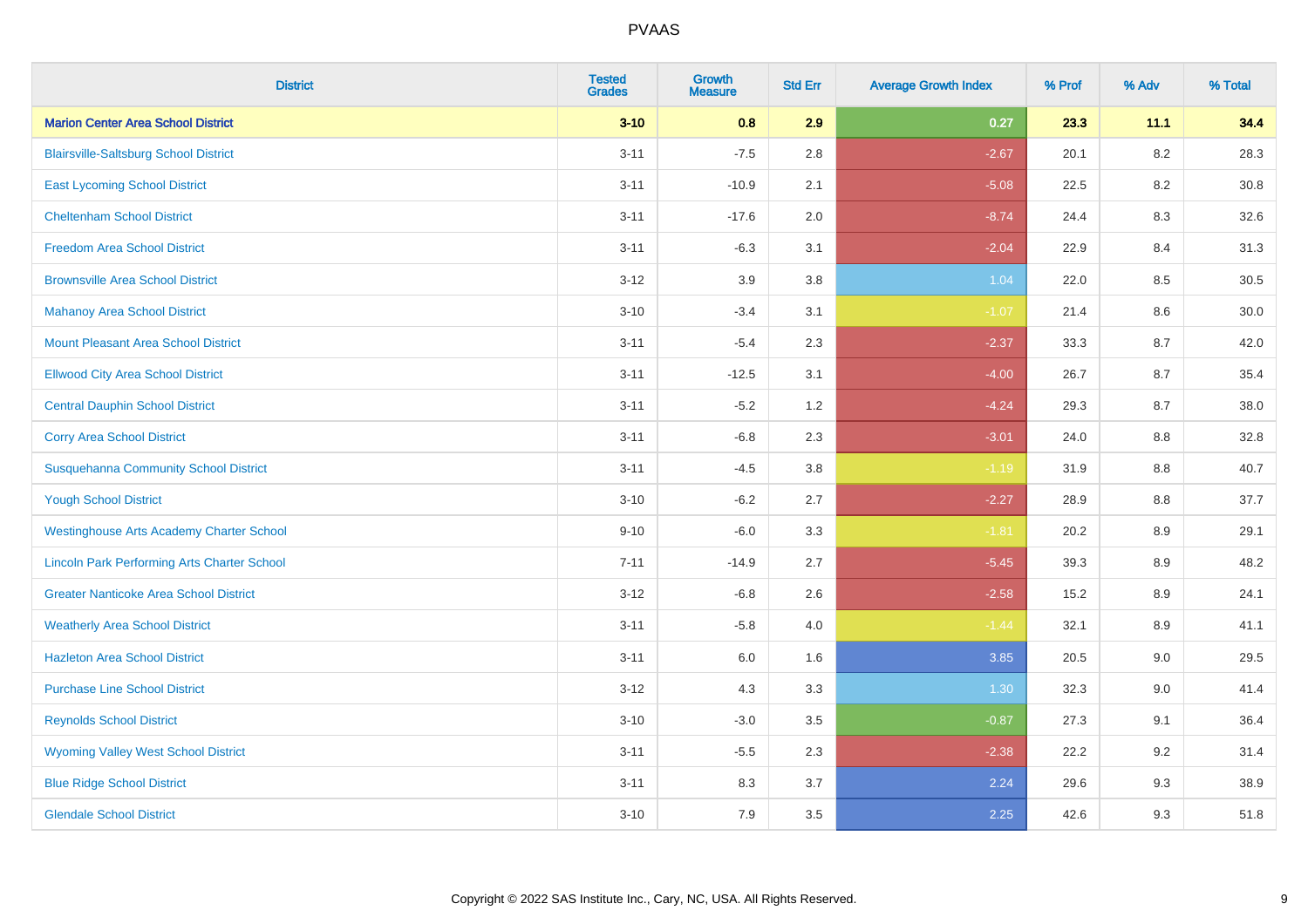| <b>District</b>                            | <b>Tested</b><br><b>Grades</b> | <b>Growth</b><br><b>Measure</b> | <b>Std Err</b> | <b>Average Growth Index</b> | % Prof | % Adv   | % Total  |
|--------------------------------------------|--------------------------------|---------------------------------|----------------|-----------------------------|--------|---------|----------|
| <b>Marion Center Area School District</b>  | $3 - 10$                       | 0.8                             | 2.9            | 0.27                        | 23.3   | 11.1    | 34.4     |
| Juniata Valley School District             | $3 - 11$                       | 1.6                             | 3.2            | 0.51                        | 23.1   | 9.4     | 32.5     |
| <b>Apollo-Ridge School District</b>        | $3 - 12$                       | 9.5                             | 3.0            | 3.23                        | 34.0   | 9.4     | 43.4     |
| <b>Tri-Valley School District</b>          | $3 - 10$                       | $-2.7$                          | 3.9            | $-0.69$                     | 31.0   | 9.5     | 40.5     |
| <b>Carmichaels Area School District</b>    | $3 - 10$                       | $-7.0$                          | 3.1            | $-2.30$                     | 17.8   | 9.6     | 27.4     |
| <b>Wyoming Area School District</b>        | $3 - 10$                       | $-5.5$                          | 2.5            | $-2.21$                     | 32.0   | 9.6     | 41.6     |
| <b>West Middlesex Area School District</b> | $3 - 10$                       | $-7.4$                          | 3.5            | $-2.11$                     | 32.0   | 9.6     | 41.6     |
| <b>Minersville Area School District</b>    | $3 - 11$                       | $-2.9$                          | 3.4            | $-0.86$                     | 27.4   | 9.7     | 37.1     |
| Southeastern Greene School District        | $3 - 10$                       | $-2.3$                          | 4.4            | $-0.53$                     | 29.0   | 9.7     | 38.7     |
| <b>Warren County School District</b>       | $3 - 11$                       | $-0.1$                          | 1.6            | $-0.06$                     | 26.7   | 9.7     | 36.4     |
| <b>Cranberry Area School District</b>      | $3 - 12$                       | $-0.9$                          | 3.1            | $-0.29$                     | 25.5   | 9.7     | 35.2     |
| <b>Conneaut School District</b>            | $3 - 12$                       | $-2.3$                          | 2.6            | $-0.91$                     | 27.4   | 9.7     | 37.1     |
| <b>Central Fulton School District</b>      | $3 - 11$                       | $-13.3$                         | 3.2            | $-4.20$                     | 18.1   | 9.7     | 27.8     |
| <b>Shamokin Area School District</b>       | $3 - 11$                       | $-2.6$                          | 2.5            | $-1.06$                     | 19.6   | 9.8     | 29.3     |
| <b>Trinity Area School District</b>        | $3 - 11$                       | $-8.7$                          | 1.8            | $-4.87$                     | 20.9   | 9.8     | $30.8\,$ |
| <b>Deer Lakes School District</b>          | $3 - 11$                       | $-10.0$                         | 2.5            | $-4.02$                     | 27.7   | 9.9     | 37.6     |
| <b>Towanda Area School District</b>        | $3 - 11$                       | $-4.0$                          | 2.6            | $-1.52$                     | 24.8   | $9.9\,$ | 34.8     |
| <b>Steel Valley School District</b>        | $3 - 11$                       | 11.1                            | 3.3            | 3.33                        | 34.8   | 10.1    | 44.9     |
| <b>Windber Area School District</b>        | $3 - 11$                       | $-11.9$                         | $3.0\,$        | $-3.94$                     | 41.0   | 10.3    | 51.3     |
| <b>Forbes Road School District</b>         | $3 - 11$                       | $-11.5$                         | 4.7            | $-2.43$                     | 23.1   | 10.3    | 33.3     |
| <b>Pottsgrove School District</b>          | $3 - 11$                       | $-5.5$                          | 2.0            | $-2.78$                     | 28.6   | 10.3    | 38.8     |
| Southern Tioga School District             | $3 - 11$                       | $-0.1$                          | 2.8            | $-0.03$                     | 26.3   | 10.3    | 36.6     |
| <b>Forest Hills School District</b>        | $3 - 11$                       | 1.8                             | 2.5            | 0.71                        | 28.8   | 10.3    | 39.1     |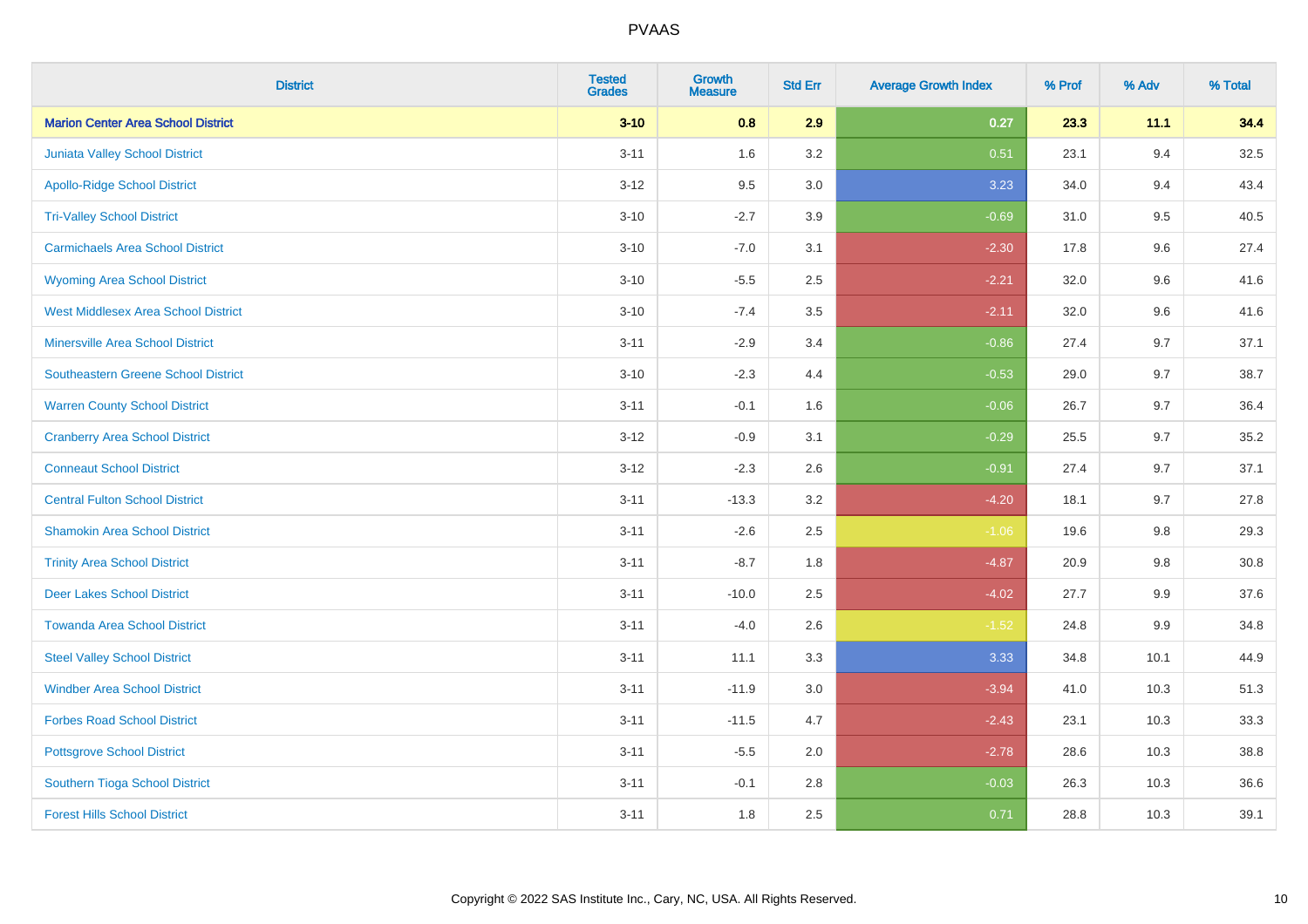| <b>District</b>                           | <b>Tested</b><br><b>Grades</b> | <b>Growth</b><br><b>Measure</b> | <b>Std Err</b> | <b>Average Growth Index</b> | % Prof | % Adv | % Total |
|-------------------------------------------|--------------------------------|---------------------------------|----------------|-----------------------------|--------|-------|---------|
| <b>Marion Center Area School District</b> | $3 - 10$                       | 0.8                             | 2.9            | 0.27                        | 23.3   | 11.1  | 34.4    |
| <b>Millersburg Area School District</b>   | $3 - 11$                       | $-6.6$                          | 3.4            | $-1.92$                     | 24.1   | 10.3  | 34.5    |
| <b>Pleasant Valley School District</b>    | $3 - 11$                       | $-3.3$                          | 1.8            | $-1.80$                     | 28.5   | 10.4  | 39.0    |
| <b>Bucks County Technical High School</b> | $9 - 10$                       | $-2.9$                          | 2.2            | $-1.29$                     | 27.7   | 10.4  | 38.2    |
| <b>Union School District</b>              | $3 - 12$                       | 2.5                             | 3.7            | 0.69                        | 17.9   | 10.4  | 28.4    |
| <b>Newport School District</b>            | $3 - 12$                       | $3.8\,$                         | 3.3            | 1.17                        | 38.8   | 10.4  | 49.2    |
| <b>Highlands School District</b>          | $3 - 11$                       | $-1.3$                          | 2.3            | $-0.55$                     | 32.6   | 10.5  | 43.0    |
| <b>Williamsport Area School District</b>  | $3 - 11$                       | $-11.7$                         | 1.4            | $-8.29$                     | 18.2   | 10.5  | 28.7    |
| <b>Monessen City School District</b>      | $3 - 10$                       | $-3.9$                          | 5.6            | $-0.69$                     | 21.0   | 10.5  | 31.6    |
| <b>Otto-Eldred School District</b>        | $3 - 11$                       | $-0.5$                          | 3.5            | $-0.13$                     | 35.8   | 10.5  | 46.3    |
| <b>Mohawk Area School District</b>        | $3 - 11$                       | $-10.5$                         | 2.8            | $-3.75$                     | 35.1   | 10.6  | 45.7    |
| <b>Redbank Valley School District</b>     | $3 - 11$                       | $-7.5$                          | 3.1            | $-2.41$                     | 12.4   | 10.6  | 23.1    |
| <b>Ridley School District</b>             | $3 - 12$                       | 0.3                             | 1.6            | 0.21                        | 32.0   | 10.7  | 42.6    |
| <b>Bensalem Township School District</b>  | $3 - 11$                       | 1.0                             | 1.6            | 0.63                        | 24.3   | 10.7  | 34.9    |
| <b>West York Area School District</b>     | $3 - 12$                       | $-9.8$                          | 2.7            | $-3.57$                     | 21.9   | 10.9  | 32.8    |
| <b>Union City Area School District</b>    | $3 - 12$                       | $-8.7$                          | 3.3            | $-2.59$                     | 29.7   | 10.9  | 40.6    |
| <b>Chestnut Ridge School District</b>     | $3 - 12$                       | 4.0                             | 2.9            | 1.38                        | 33.2   | 11.0  | 44.2    |
| <b>Butler Area School District</b>        | $3 - 11$                       | $-14.1$                         | 1.5            | $-9.60$                     | 26.4   | 11.1  | 37.5    |
| <b>Dauphin County Technical School</b>    | $9 - 11$                       | $-3.9$                          | 2.3            | $-1.67$                     | 18.3   | 11.1  | 29.3    |
| <b>Keystone Oaks School District</b>      | $3 - 11$                       | $-7.2$                          | 2.3            | $-3.14$                     | 30.0   | 11.1  | 41.0    |
| <b>New Brighton Area School District</b>  | $3 - 11$                       | $-2.1$                          | 3.2            | $-0.65$                     | 31.5   | 11.1  | 42.6    |
| <b>Marion Center Area School District</b> | $3 - 10$                       | 0.8                             | 2.9            | 0.27                        | 23.3   | 11.1  | 34.4    |
| <b>Northern Potter School District</b>    | $3 - 12$                       | $6.8\,$                         | 4.6            | 1.48                        | 30.6   | 11.1  | 41.7    |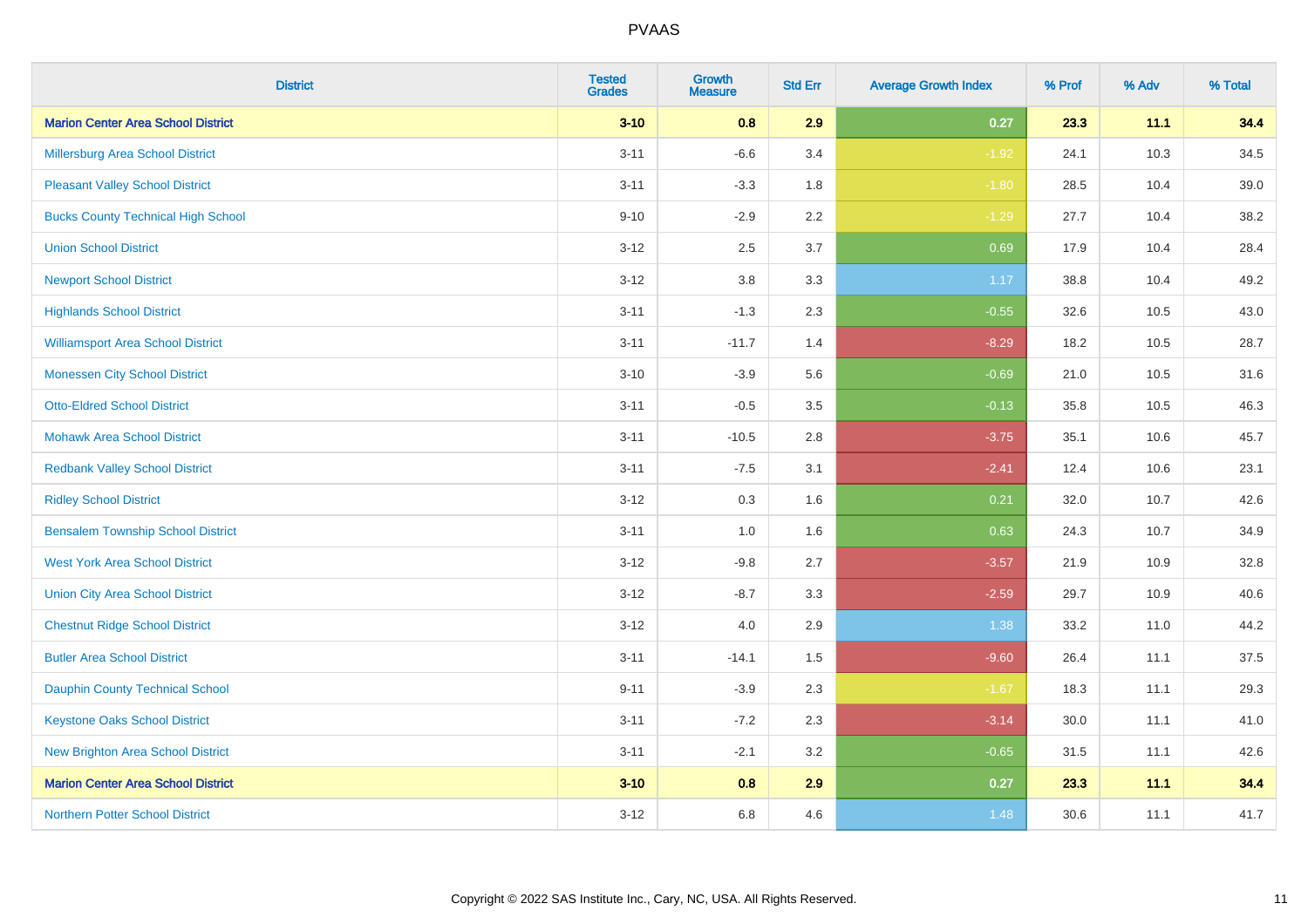| <b>District</b>                               | <b>Tested</b><br><b>Grades</b> | <b>Growth</b><br><b>Measure</b> | <b>Std Err</b> | <b>Average Growth Index</b> | % Prof | % Adv | % Total |
|-----------------------------------------------|--------------------------------|---------------------------------|----------------|-----------------------------|--------|-------|---------|
| <b>Marion Center Area School District</b>     | $3 - 10$                       | 0.8                             | 2.9            | 0.27                        | 23.3   | 11.1  | 34.4    |
| Catasauqua Area School District               | $3 - 12$                       | $-7.3$                          | 2.8            | $-2.58$                     | 27.1   | 11.2  | 38.3    |
| <b>Milton Area School District</b>            | $3 - 11$                       | $-10.1$                         | 2.5            | $-4.04$                     | 23.0   | 11.3  | 34.2    |
| <b>Bethlehem Area School District</b>         | $3 - 11$                       | $-4.5$                          | 1.1            | $-3.91$                     | 20.4   | 11.3  | 31.7    |
| <b>Port Allegany School District</b>          | $3 - 11$                       | 6.5                             | 3.7            | 1.74                        | 26.4   | 11.3  | 37.7    |
| <b>Allegheny Valley School District</b>       | $3 - 11$                       | $-1.9$                          | 3.9            | $-0.48$                     | 31.8   | 11.4  | 43.2    |
| <b>Millville Area School District</b>         | $3 - 12$                       | $-5.6$                          | 4.4            | $-1.26$                     | 31.4   | 11.4  | 42.9    |
| <b>Berwick Area School District</b>           | $3 - 11$                       | $-6.9$                          | 2.4            | $-2.84$                     | 22.3   | 11.5  | 33.8    |
| <b>Eastern Lebanon County School District</b> | $3 - 11$                       | 4.0                             | 2.1            | 1.89                        | 23.5   | 11.5  | 35.0    |
| <b>Montgomery Area School District</b>        | $3 - 11$                       | $-5.8$                          | 3.2            | $-1.83$                     | 25.0   | 11.5  | 36.5    |
| Schuylkill Haven Area School District         | $3 - 11$                       | $-5.3$                          | 2.7            | $-1.96$                     | 22.2   | 11.6  | 33.8    |
| <b>Elk Lake School District</b>               | $3 - 11$                       | $-6.1$                          | 2.9            | $-2.12$                     | 26.3   | 11.6  | 37.9    |
| <b>Farrell Area School District</b>           | $3 - 11$                       | $-1.9$                          | 4.2            | $-0.44$                     | 9.3    | 11.6  | 20.9    |
| South Williamsport Area School District       | $3 - 10$                       | 0.9                             | 3.1            | 0.31                        | 38.4   | 11.6  | 50.0    |
| North Schuylkill School District              | $3 - 11$                       | $-4.7$                          | 2.2            | $-2.16$                     | 20.2   | 11.7  | 31.9    |
| <b>Upper Darby School District</b>            | $3 - 12$                       | 11.2                            | 1.4            | 8.28                        | 23.8   | 11.8  | 35.6    |
| <b>Mercer Area School District</b>            | $3 - 11$                       | 2.2                             | 3.1            | 0.70                        | 24.4   | 11.8  | 36.2    |
| Johnsonburg Area School District              | $3 - 11$                       | 5.0                             | 3.9            | 1.27                        | 35.5   | 11.8  | 47.4    |
| <b>West Greene School District</b>            | $3 - 11$                       | $-8.1$                          | 3.9            | $-2.08$                     | 31.0   | 11.9  | 42.9    |
| <b>Union Area School District</b>             | $3 - 11$                       | $-6.5$                          | 3.8            | $-1.70$                     | 30.6   | 12.2  | 42.9    |
| <b>Lakeview School District</b>               | $3 - 11$                       | $-1.9$                          | 3.5            | $-0.53$                     | 41.5   | 12.3  | 53.8    |
| <b>Athens Area School District</b>            | $3 - 11$                       | 2.6                             | 2.3            | 1.11                        | 34.9   | 12.3  | 47.3    |
| <b>Wattsburg Area School District</b>         | $3 - 11$                       | 1.0                             | 2.7            | 0.36                        | 20.4   | 12.4  | 32.7    |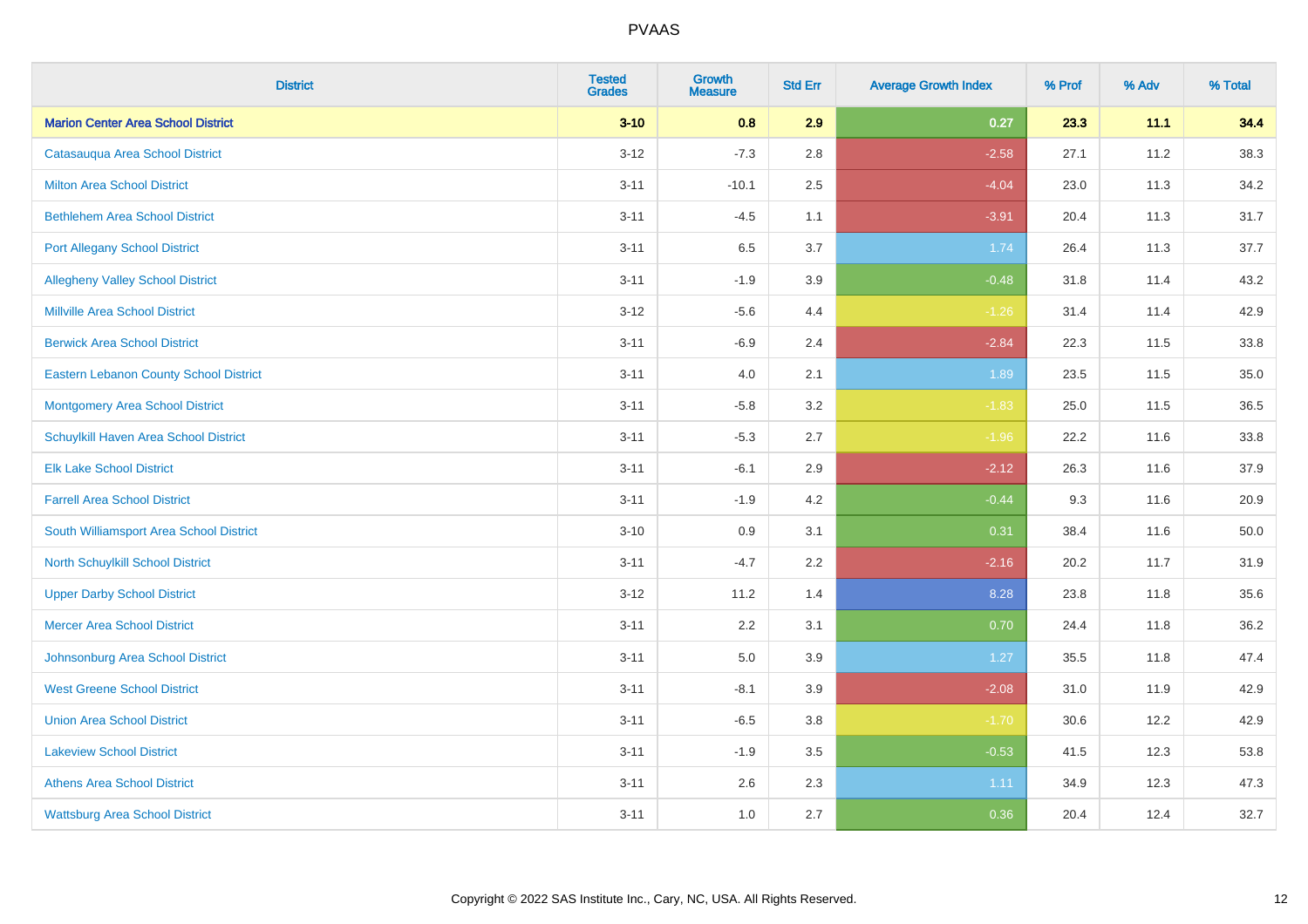| <b>District</b>                            | <b>Tested</b><br><b>Grades</b> | <b>Growth</b><br><b>Measure</b> | <b>Std Err</b> | <b>Average Growth Index</b> | % Prof | % Adv | % Total |
|--------------------------------------------|--------------------------------|---------------------------------|----------------|-----------------------------|--------|-------|---------|
| <b>Marion Center Area School District</b>  | $3 - 10$                       | 0.8                             | 2.9            | 0.27                        | 23.3   | 11.1  | 34.4    |
| <b>Hopewell Area School District</b>       | $3 - 11$                       | $0.8\,$                         | 2.6            | 0.31                        | 34.5   | 12.4  | 46.9    |
| <b>Centennial School District</b>          | $3 - 10$                       | 1.5                             | 1.5            | 0.98                        | 23.6   | 12.4  | 36.0    |
| East Stroudsburg Area School District      | $3 - 11$                       | $-4.9$                          | 1.4            | $-3.38$                     | 22.7   | 12.5  | 35.2    |
| <b>Moshannon Valley School District</b>    | $3 - 10$                       | $-5.1$                          | 4.6            | $-1.12$                     | 25.0   | 12.5  | 37.5    |
| <b>Greater Latrobe School District</b>     | $3 - 11$                       | $-14.1$                         | 2.0            | $-7.14$                     | 41.0   | 12.6  | 53.6    |
| <b>Salisbury Township School District</b>  | $3 - 11$                       | 5.8                             | 3.6            | 1.62                        | 24.4   | 12.6  | 37.0    |
| <b>Penn-Delco School District</b>          | $3 - 11$                       | 1.3                             | 1.8            | 0.75                        | 26.5   | 12.6  | 39.1    |
| <b>Bangor Area School District</b>         | $3 - 12$                       | $-1.2$                          | 2.0            | $-0.60$                     | 25.8   | 12.7  | 38.5    |
| <b>Elizabeth Forward School District</b>   | $3 - 11$                       | $-5.5$                          | 2.5            | $-2.25$                     | 32.2   | 12.8  | 45.0    |
| Southern Columbia Area School District     | $3 - 11$                       | $-8.5$                          | 3.0            | $-2.83$                     | 30.5   | 12.8  | 43.3    |
| <b>Wyalusing Area School District</b>      | $3 - 12$                       | 5.7                             | 3.2            | 1.78                        | 38.6   | 12.9  | 51.4    |
| <b>Big Spring School District</b>          | $3 - 11$                       | $-9.8$                          | 2.3            | $-4.32$                     | 23.6   | 12.9  | 36.5    |
| <b>Neshannock Township School District</b> | $3 - 10$                       | $-12.5$                         | 2.7            | $-4.73$                     | 29.0   | 13.0  | 42.0    |
| <b>Easton Area School District</b>         | $3-12$                         | 6.3                             | 1.3            | 4.91                        | 24.1   | 13.0  | 37.1    |
| <b>Cambria Heights School District</b>     | $3 - 10$                       | $-6.2$                          | 2.9            | $-2.11$                     | 25.0   | 13.0  | 38.0    |
| <b>Shaler Area School District</b>         | $3 - 11$                       | $-2.1$                          | 1.8            | $-1.18$                     | 32.0   | 13.0  | 45.0    |
| <b>Southern Fulton School District</b>     | $3 - 11$                       | $-5.1$                          | 4.0            | $-1.29$                     | 21.7   | 13.0  | 34.8    |
| <b>Northwest Area School District</b>      | $3 - 10$                       | $-3.2$                          | 3.3            | $-0.97$                     | 30.4   | 13.0  | 43.5    |
| Susquehanna Township School District       | $3 - 12$                       | 3.9                             | 2.7            | $1.45$                      | 19.0   | 13.1  | 32.0    |
| Oil City Area School District              | $3 - 11$                       | 8.6                             | 2.4            | 3.56                        | 29.1   | 13.1  | 42.2    |
| <b>Everett Area School District</b>        | $3 - 11$                       | $-1.1$                          | 3.1            | $-0.34$                     | 34.2   | 13.2  | 47.4    |
| <b>Old Forge School District</b>           | $3-12$                         | $-11.3$                         | 3.1            | $-3.62$                     | 28.6   | 13.2  | 41.8    |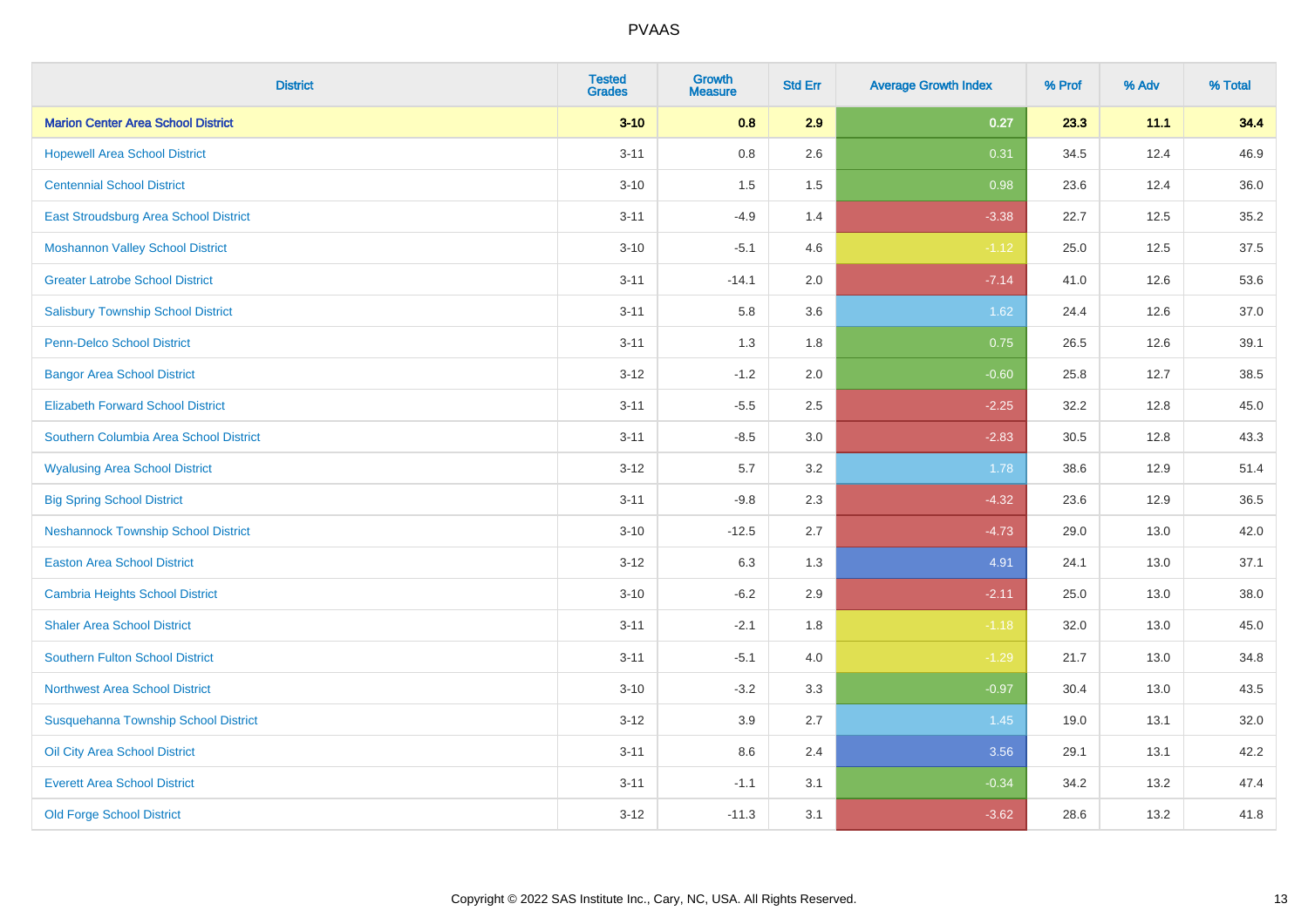| <b>District</b>                             | <b>Tested</b><br><b>Grades</b> | <b>Growth</b><br><b>Measure</b> | <b>Std Err</b> | <b>Average Growth Index</b> | % Prof | % Adv | % Total |
|---------------------------------------------|--------------------------------|---------------------------------|----------------|-----------------------------|--------|-------|---------|
| <b>Marion Center Area School District</b>   | $3 - 10$                       | 0.8                             | 2.9            | 0.27                        | 23.3   | 11.1  | 34.4    |
| Mifflinburg Area School District            | $3 - 11$                       | $-6.0$                          | 2.1            | $-2.87$                     | 32.7   | 13.3  | 46.0    |
| <b>Ringgold School District</b>             | $3 - 11$                       | 2.9                             | 2.2            | 1.32                        | 23.8   | 13.3  | 37.1    |
| <b>Greensburg Salem School District</b>     | $3 - 11$                       | $-6.9$                          | 2.2            | $-3.06$                     | 30.3   | 13.3  | 43.6    |
| <b>Clarion Area School District</b>         | $3 - 11$                       | 3.2                             | 3.7            | 0.88                        | 31.7   | 13.3  | 45.0    |
| <b>Wellsboro Area School District</b>       | $3 - 11$                       | $-6.3$                          | 3.0            | $-2.08$                     | 24.4   | 13.4  | 37.8    |
| <b>Jersey Shore Area School District</b>    | $3 - 11$                       | 0.7                             | 2.5            | 0.27                        | 39.3   | 13.6  | 52.9    |
| <b>Annville-Cleona School District</b>      | $3 - 12$                       | 1.1                             | 2.4            | 0.45                        | 34.8   | 13.6  | 48.5    |
| <b>Northwestern School District</b>         | $3 - 11$                       | $-14.6$                         | 3.2            | $-4.51$                     | 32.5   | 13.7  | 46.2    |
| <b>Brockway Area School District</b>        | $3 - 11$                       | $-0.4$                          | 3.5            | $-0.11$                     | 41.2   | 13.8  | 55.0    |
| Altoona Area School District                | $3 - 12$                       | 0.1                             | 1.5            | 0.07                        | 29.0   | 13.8  | 42.8    |
| Shenango Area School District               | $3 - 11$                       | 1.7                             | 3.2            | 0.52                        | 41.4   | 13.8  | 55.3    |
| Selinsgrove Area School District            | $3 - 12$                       | $-5.7$                          | 2.1            | $-2.74$                     | 25.4   | 13.9  | 39.2    |
| <b>Susquenita School District</b>           | $3 - 11$                       | $-5.9$                          | 2.6            | $-2.28$                     | 30.6   | 13.9  | 44.4    |
| <b>Kennett Consolidated School District</b> | $3 - 11$                       | $-10.4$                         | 1.7            | $-6.27$                     | 28.7   | 14.0  | 42.7    |
| <b>Chichester School District</b>           | $3 - 11$                       | $-1.8$                          | 4.2            | $-0.44$                     | 40.0   | 14.0  | 54.0    |
| <b>Avonworth School District</b>            | $3 - 10$                       | $-6.2$                          | 2.3            | $-2.68$                     | 35.9   | 14.1  | 50.0    |
| <b>Fort Cherry School District</b>          | $3 - 10$                       | $-0.7$                          | 3.1            | $-0.21$                     | 30.6   | 14.1  | 44.7    |
| <b>Pine Grove Area School District</b>      | $3 - 11$                       | $-1.1$                          | 3.0            | $-0.36$                     | 29.5   | 14.3  | 43.8    |
| <b>Palmerton Area School District</b>       | $3 - 11$                       | $-0.9$                          | 2.7            | $-0.34$                     | 34.3   | 14.3  | 48.6    |
| <b>Conrad Weiser Area School District</b>   | $3 - 11$                       | 7.1                             | 2.1            | 3.34                        | 28.2   | 14.4  | 42.6    |
| <b>Somerset Area School District</b>        | $3 - 11$                       | $-7.6$                          | 2.4            | $-3.17$                     | 21.0   | 14.5  | 35.5    |
| <b>Oxford Area School District</b>          | $3 - 11$                       | $-3.1$                          | 1.8            | $-1.77$                     | 27.5   | 14.5  | 42.0    |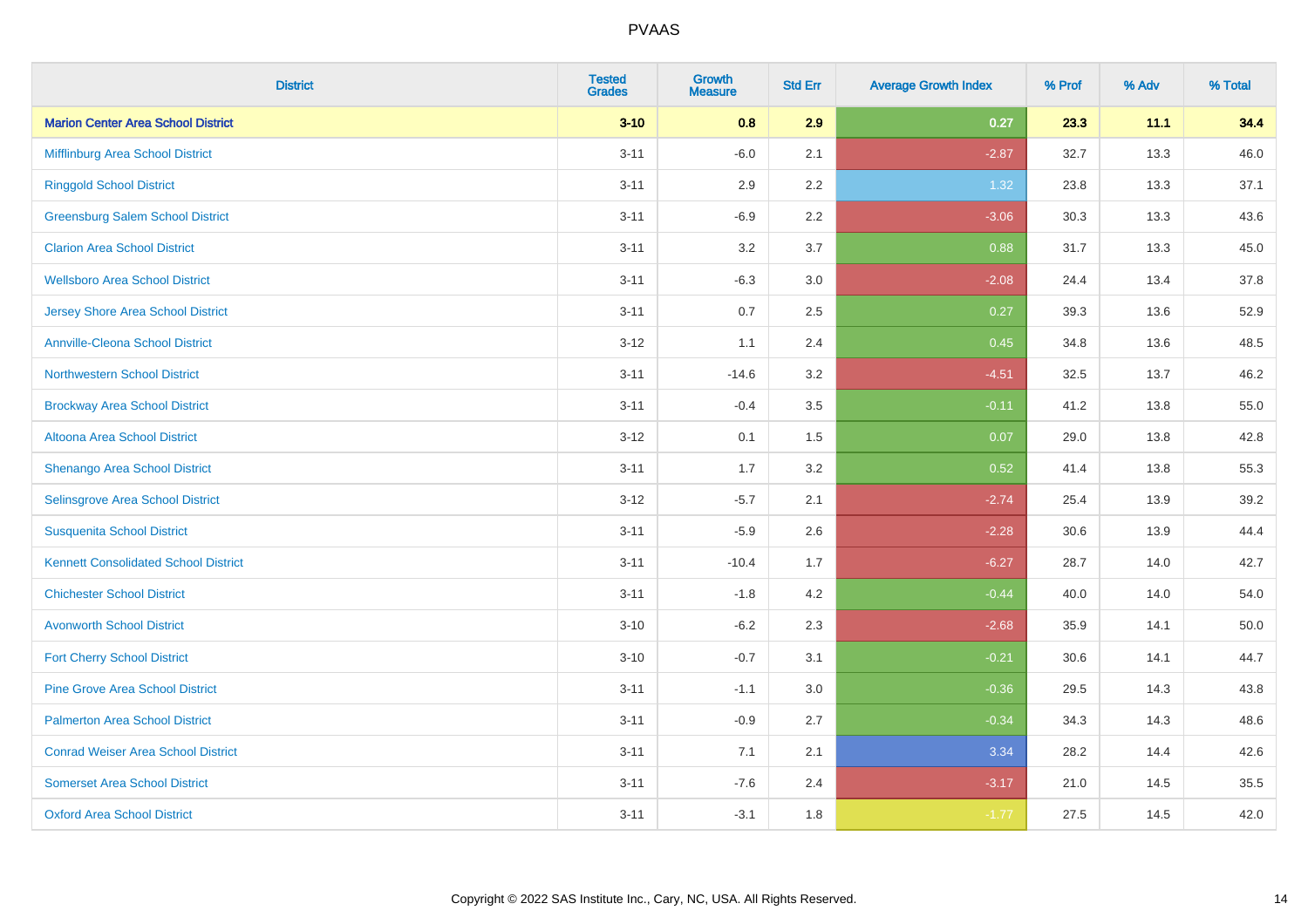| <b>District</b>                                    | <b>Tested</b><br><b>Grades</b> | <b>Growth</b><br><b>Measure</b> | <b>Std Err</b> | <b>Average Growth Index</b> | % Prof | % Adv | % Total |
|----------------------------------------------------|--------------------------------|---------------------------------|----------------|-----------------------------|--------|-------|---------|
| <b>Marion Center Area School District</b>          | $3 - 10$                       | 0.8                             | 2.9            | 0.27                        | 23.3   | 11.1  | 34.4    |
| <b>Laurel Highlands School District</b>            | $3 - 11$                       | $-3.8$                          | 2.3            | $-1.63$                     | 20.9   | 14.6  | 35.4    |
| <b>Wilson Area School District</b>                 | $3 - 11$                       | $-0.3$                          | 2.4            | $-0.12$                     | 35.4   | 14.6  | 50.0    |
| <b>Brookville Area School District</b>             | $3 - 11$                       | $6.8\,$                         | 3.1            | 2.19                        | 46.1   | 14.6  | 60.7    |
| <b>Kutztown Area School District</b>               | $3-12$                         | 9.3                             | 2.8            | 3.34                        | 38.5   | 14.6  | 53.2    |
| <b>Keystone Central School District</b>            | $3 - 11$                       | 3.6                             | 1.8            | 2.04                        | 27.1   | 14.6  | 41.8    |
| <b>Baldwin-Whitehall School District</b>           | $3 - 11$                       | $-5.5$                          | 1.9            | $-2.93$                     | 32.0   | 14.7  | 46.7    |
| <b>Westmont Hilltop School District</b>            | $3 - 11$                       | $-1.0$                          | 2.8            | $-0.36$                     | 33.3   | 14.7  | 48.0    |
| <b>Pittston Area School District</b>               | $3 - 11$                       | $-8.2$                          | 2.2            | $-3.75$                     | 26.7   | 14.8  | 41.5    |
| <b>Central Greene School District</b>              | $3 - 11$                       | $-0.4$                          | 2.5            | $-0.15$                     | 27.8   | 14.8  | 42.6    |
| <b>Solanco School District</b>                     | $3 - 11$                       | 2.2                             | 1.8            | 1.18                        | 27.2   | 15.0  | 42.3    |
| <b>Forest Area School District</b>                 | $3 - 11$                       | $-1.8$                          | 4.7            | $-0.37$                     | 18.9   | 15.1  | 34.0    |
| <b>Mifflin County School District</b>              | $3 - 11$                       | 12.3                            | 1.6            | 7.69                        | 35.1   | 15.1  | 50.3    |
| <b>Middletown Area School District</b>             | $3 - 11$                       | $-3.4$                          | 2.4            | $-1.44$                     | 34.3   | 15.2  | 49.4    |
| <b>Reach Cyber Charter School</b>                  | $3 - 11$                       | 1.4                             | 3.6            | 0.40                        | 32.9   | 15.2  | 48.1    |
| <b>Chambersburg Area School District</b>           | $3 - 11$                       | $-5.6$                          | 1.3            | $-4.42$                     | 24.2   | 15.2  | 39.4    |
| Hollidaysburg Area School District                 | $3 - 11$                       | $-2.7$                          | 1.6            | $-1.64$                     | 32.6   | 15.2  | 47.8    |
| <b>West Shore School District</b>                  | $3-12$                         | 2.2                             | 1.3            | 1.68                        | 31.8   | 15.2  | 47.1    |
| <b>Southmoreland School District</b>               | $3 - 11$                       | $-12.5$                         | 3.1            | $-4.04$                     | 33.3   | 15.5  | 48.8    |
| <b>Hamburg Area School District</b>                | $3 - 11$                       | 0.6                             | 2.4            | 0.25                        | 28.0   | 15.5  | 43.6    |
| <b>Ridgway Area School District</b>                | $3 - 11$                       | $-6.1$                          | 4.0            | $-1.53$                     | 42.2   | 15.6  | 57.8    |
| <b>Commonwealth Charter Academy Charter School</b> | $3 - 10$                       | 4.2                             | 1.6            | 2.68                        | 27.0   | 15.6  | 42.5    |
| <b>Exeter Township School District</b>             | $3 - 11$                       | $-1.0$                          | 1.7            | $-0.58$                     | 27.2   | 15.6  | 42.8    |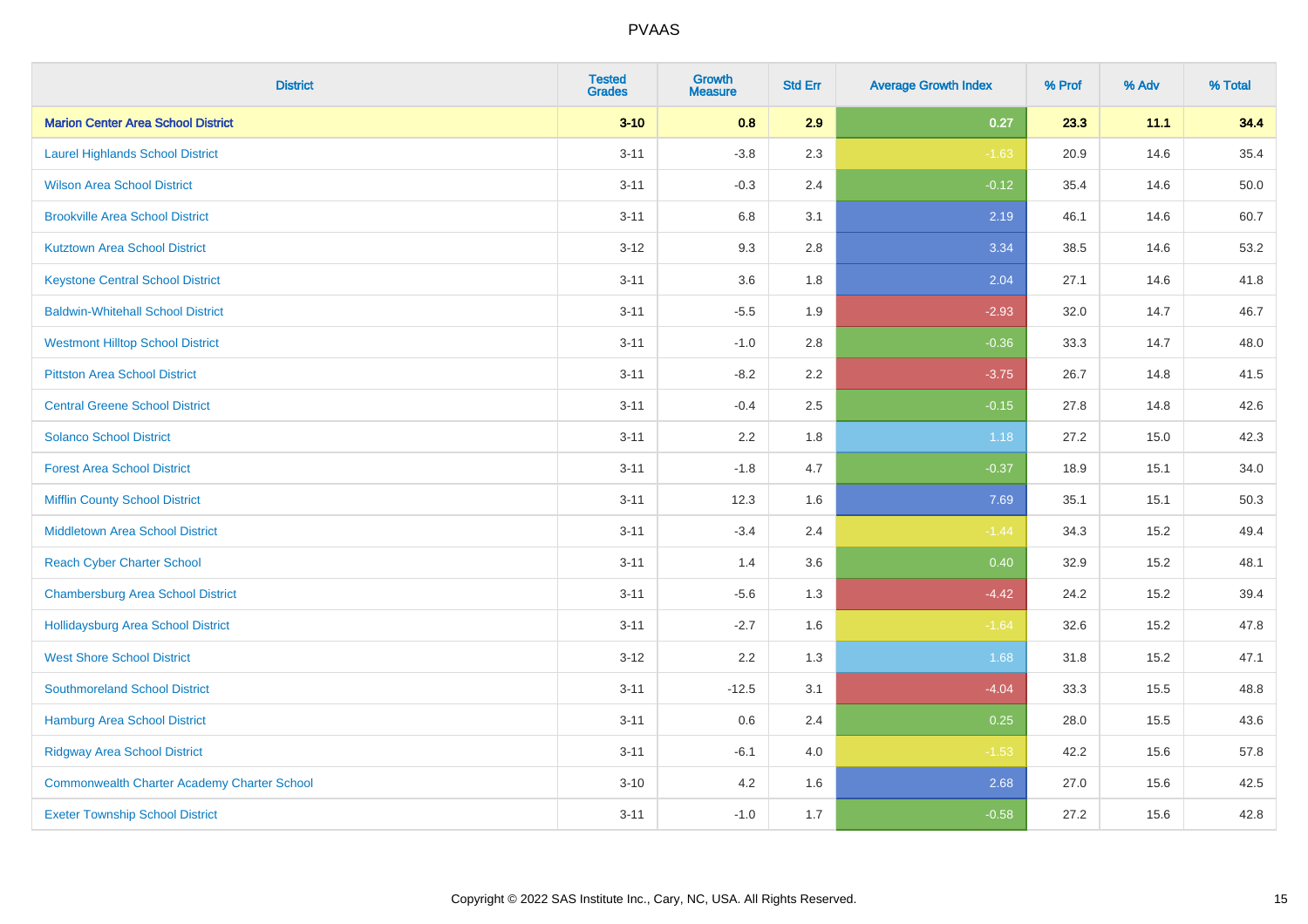| <b>District</b>                           | <b>Tested</b><br><b>Grades</b> | <b>Growth</b><br><b>Measure</b> | <b>Std Err</b> | <b>Average Growth Index</b> | % Prof | % Adv | % Total |
|-------------------------------------------|--------------------------------|---------------------------------|----------------|-----------------------------|--------|-------|---------|
| <b>Marion Center Area School District</b> | $3 - 10$                       | 0.8                             | 2.9            | 0.27                        | 23.3   | 11.1  | 34.4    |
| <b>General Mclane School District</b>     | $3 - 11$                       | $-10.7$                         | 2.4            | $-4.40$                     | 34.0   | 15.6  | 49.6    |
| <b>Bald Eagle Area School District</b>    | $3 - 11$                       | 7.6                             | 2.5            | 3.00                        | 31.6   | 15.6  | 47.3    |
| <b>Laurel School District</b>             | $3 - 11$                       | 13.0                            | 3.1            | 4.19                        | 30.3   | 15.7  | 46.1    |
| <b>Crawford Central School District</b>   | $3 - 11$                       | 5.7                             | 2.1            | 2.71                        | 26.4   | 15.8  | 42.1    |
| <b>Valley Grove School District</b>       | $3 - 10$                       | $-4.0$                          | 5.5            | $-0.72$                     | 68.4   | 15.8  | 84.2    |
| Penn Cambria School District              | $3 - 11$                       | $-4.5$                          | 2.4            | $-1.86$                     | 27.3   | 15.8  | 43.2    |
| <b>Charleroi School District</b>          | $3 - 11$                       | $-4.3$                          | 2.7            | $-1.55$                     | 22.2   | 15.9  | 38.1    |
| <b>Brentwood Borough School District</b>  | $3 - 11$                       | 1.3                             | 3.0            | 0.44                        | 20.2   | 16.0  | 36.2    |
| Mechanicsburg Area School District        | $3 - 11$                       | $-5.7$                          | 1.6            | $-3.48$                     | 35.1   | 16.0  | 51.2    |
| <b>Iroquois School District</b>           | $3 - 11$                       | 13.6                            | 2.8            | 4.83                        | 33.3   | 16.0  | 49.4    |
| <b>Western Wayne School District</b>      | $3 - 11$                       | 3.6                             | 2.6            | 1.39                        | 30.8   | 16.2  | 47.0    |
| Philipsburg-Osceola Area School District  | $3 - 11$                       | 4.1                             | 3.0            | 1.37                        | 22.5   | 16.2  | 38.8    |
| <b>United School District</b>             | $3 - 11$                       | 6.3                             | 3.3            | 1.89                        | 38.8   | 16.3  | 55.0    |
| <b>Collegium Charter School</b>           | $3 - 10$                       | 21.2                            | 2.6            | 8.18                        | 25.4   | 16.4  | 41.8    |
| South Middleton School District           | $3 - 11$                       | 4.4                             | 2.2            | 1.95                        | 31.1   | 16.4  | 47.5    |
| <b>Grove City Area School District</b>    | $3 - 12$                       | $-8.8$                          | 2.3            | $-3.89$                     | 25.6   | 16.4  | 42.0    |
| <b>Troy Area School District</b>          | $3 - 10$                       | $-4.7$                          | 3.2            | $-1.46$                     | 22.8   | 16.5  | 39.2    |
| <b>California Area School District</b>    | $3 - 10$                       | $-13.7$                         | 4.5            | $-3.06$                     | 41.7   | 16.7  | 58.3    |
| <b>Bradford Area School District</b>      | $3 - 12$                       | $-1.8$                          | 2.3            | $-0.79$                     | 31.2   | 16.7  | 47.9    |
| <b>Fort Leboeuf School District</b>       | $3 - 11$                       | $3.5\,$                         | 2.2            | 1.58                        | 32.0   | 16.8  | 48.8    |
| <b>Warrior Run School District</b>        | $3 - 11$                       | 10.5                            | 2.7            | 3.86                        | 34.1   | 16.8  | 50.9    |
| Northern Tioga School District            | $3 - 12$                       | $6.8\,$                         | 2.6            | 2.64                        | 25.0   | 16.9  | 41.9    |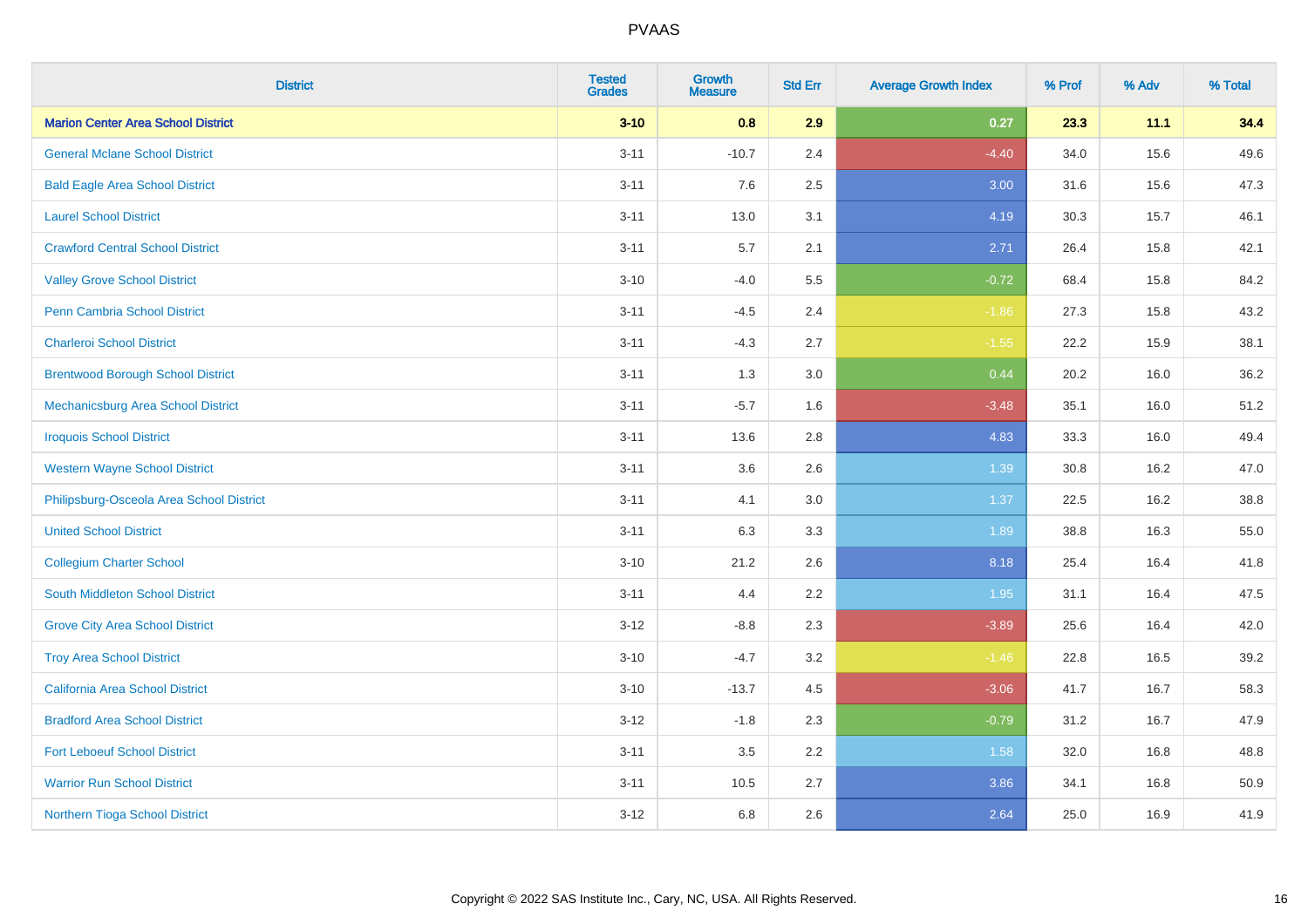| <b>District</b>                           | <b>Tested</b><br><b>Grades</b> | <b>Growth</b><br><b>Measure</b> | <b>Std Err</b> | <b>Average Growth Index</b> | % Prof | % Adv | % Total |
|-------------------------------------------|--------------------------------|---------------------------------|----------------|-----------------------------|--------|-------|---------|
| <b>Marion Center Area School District</b> | $3 - 10$                       | 0.8                             | 2.9            | 0.27                        | 23.3   | 11.1  | 34.4    |
| <b>Penncrest School District</b>          | $3 - 11$                       | 6.0                             | 1.9            | 3.24                        | 31.1   | 16.9  | 48.0    |
| Northern Bedford County School District   | $3 - 11$                       | $-2.3$                          | 3.3            | $-0.69$                     | 26.2   | 16.9  | 43.1    |
| East Pennsboro Area School District       | $3 - 11$                       | 4.8                             | 2.1            | 2.26                        | 36.8   | 16.9  | 53.7    |
| <b>Upper Adams School District</b>        | $3 - 11$                       | 0.9                             | 2.5            | 0.37                        | 33.0   | 17.0  | 50.0    |
| <b>Riverside School District</b>          | $3 - 11$                       | $-6.2$                          | 2.7            | $-2.33$                     | 20.8   | 17.0  | 37.7    |
| <b>Bentworth School District</b>          | $3 - 11$                       | 7.0                             | 3.0            | 2.36                        | 26.6   | 17.0  | 43.6    |
| <b>South Park School District</b>         | $3 - 11$                       | $-8.8$                          | 2.5            | $-3.46$                     | 28.1   | 17.0  | 45.2    |
| Octorara Area School District             | $3 - 11$                       | $-7.5$                          | 3.2            | $-2.35$                     | 26.1   | 17.0  | 43.2    |
| <b>South Eastern School District</b>      | $3 - 11$                       | $-1.0$                          | 1.8            | $-0.55$                     | 36.4   | 17.1  | 53.5    |
| Pocono Mountain School District           | $3 - 12$                       | $-4.3$                          | 1.8            | $-2.43$                     | 35.5   | 17.1  | 52.6    |
| <b>Ephrata Area School District</b>       | $3 - 11$                       | 6.8                             | 1.7            | 4.08                        | 31.6   | 17.1  | 48.8    |
| <b>Chartiers Valley School District</b>   | $3 - 11$                       | $-9.1$                          | 2.1            | $-4.23$                     | 20.7   | 17.4  | 38.0    |
| Huntingdon Area School District           | $3 - 11$                       | 5.8                             | 2.6            | 2.28                        | 27.8   | 17.4  | 45.2    |
| <b>Tamaqua Area School District</b>       | $3 - 12$                       | 6.5                             | 2.4            | 2.72                        | 34.3   | 17.5  | 51.8    |
| <b>Homer-Center School District</b>       | $3 - 11$                       | 8.8                             | 3.5            | 2.53                        | 38.0   | 17.7  | 55.8    |
| <b>Burrell School District</b>            | $3 - 11$                       | $-1.5$                          | 3.3            | $-0.44$                     | 27.8   | 17.7  | 45.6    |
| Hatboro-Horsham School District           | $3 - 11$                       | $-2.7$                          | 1.6            | $-1.65$                     | 27.9   | 17.9  | 45.8    |
| Northwestern Lehigh School District       | $3 - 11$                       | $-2.4$                          | 2.1            | $-1.14$                     | 41.7   | 17.9  | 59.5    |
| Northampton Area School District          | $3 - 11$                       | 3.2                             | 1.5            | 2.05                        | 29.8   | 17.9  | 47.7    |
| Northern Lehigh School District           | $3 - 12$                       | 6.1                             | 2.5            | 2.42                        | 21.4   | 18.0  | 39.3    |
| Lackawanna Trail School District          | $3 - 10$                       | $-11.0$                         | 3.3            | $-3.35$                     | 13.1   | 18.0  | 31.2    |
| <b>Tunkhannock Area School District</b>   | $3 - 11$                       | 1.4                             | 2.0            | 0.71                        | 29.8   | 18.1  | 47.9    |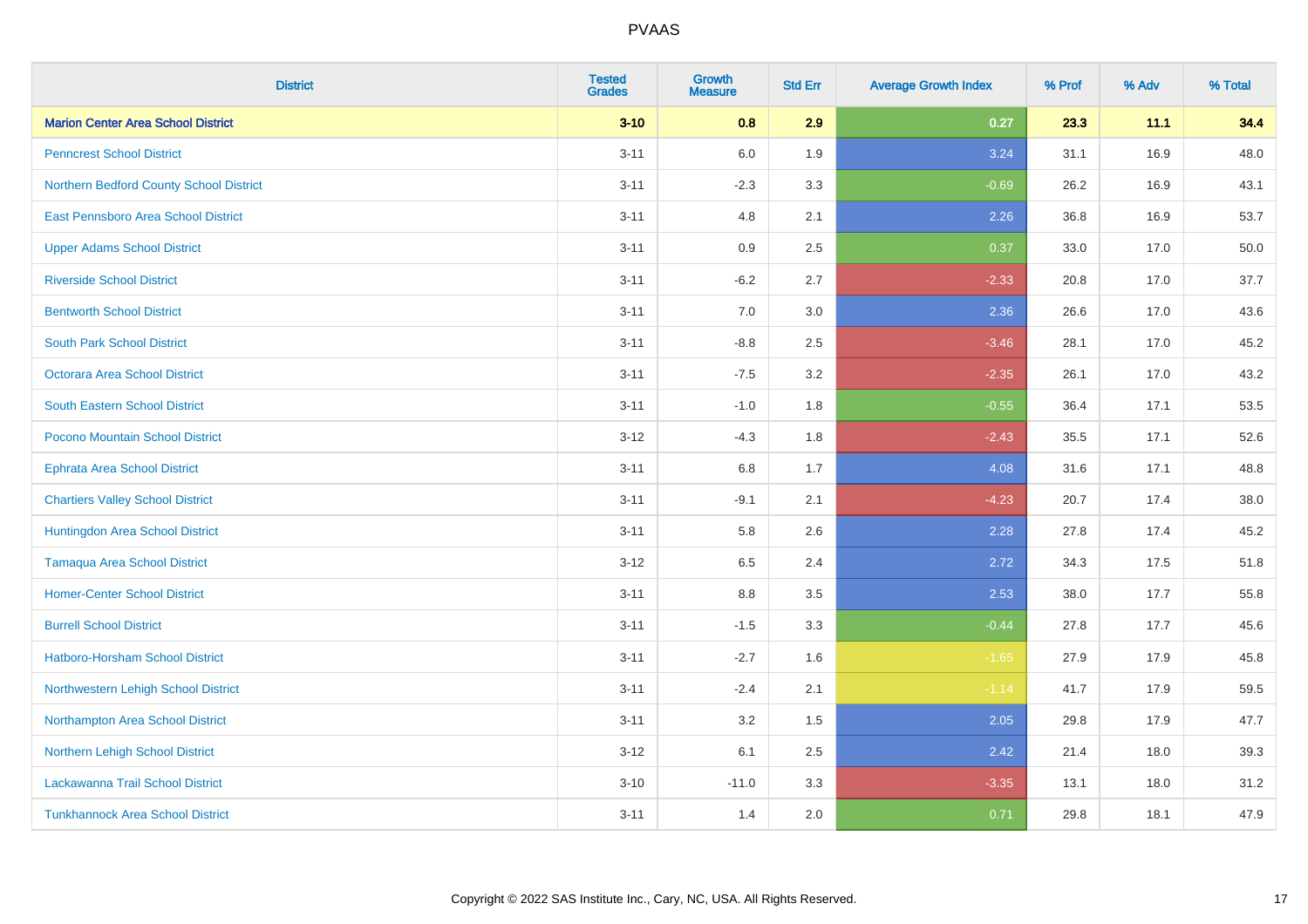| <b>District</b>                             | <b>Tested</b><br><b>Grades</b> | <b>Growth</b><br><b>Measure</b> | <b>Std Err</b> | <b>Average Growth Index</b> | % Prof | % Adv | % Total |
|---------------------------------------------|--------------------------------|---------------------------------|----------------|-----------------------------|--------|-------|---------|
| <b>Marion Center Area School District</b>   | $3 - 10$                       | 0.8                             | 2.9            | 0.27                        | 23.3   | 11.1  | 34.4    |
| <b>Montoursville Area School District</b>   | $3 - 12$                       | $-8.4$                          | 2.6            | $-3.17$                     | 38.8   | 18.2  | 57.0    |
| <b>Kiski Area School District</b>           | $3 - 11$                       | $-4.0$                          | 2.0            | $-1.99$                     | 23.1   | 18.2  | 41.3    |
| Saint Marys Area School District            | $3 - 11$                       | 6.0                             | 2.2            | 2.69                        | 35.4   | 18.3  | 53.7    |
| <b>Stroudsburg Area School District</b>     | $3 - 11$                       | 7.5                             | 1.6            | 4.70                        | 30.4   | 18.3  | 48.7    |
| <b>Shikellamy School District</b>           | $3 - 10$                       | $-8.3$                          | 2.4            | $-3.42$                     | 20.8   | 18.5  | 39.2    |
| <b>Gateway School District</b>              | $3 - 11$                       | 3.1                             | 2.0            | $1.55$                      | 35.7   | 18.5  | 54.2    |
| Renaissance Academy Charter School          | $3 - 11$                       | $-5.6$                          | 3.1            | $-1.79$                     | 28.4   | 18.5  | 46.9    |
| <b>Central Valley School District</b>       | $3 - 10$                       | 4.7                             | 2.6            | 1.83                        | 37.8   | 18.5  | 56.3    |
| <b>Eastern York School District</b>         | $3 - 11$                       | $-6.2$                          | 2.3            | $-2.70$                     | 27.8   | 18.5  | 46.4    |
| <b>School Lane Charter School</b>           | $3 - 11$                       | 2.6                             | 3.6            | 0.72                        | 23.1   | 18.7  | 41.8    |
| <b>Dover Area School District</b>           | $3 - 12$                       | 7.1                             | 1.9            | 3.78                        | 33.0   | 18.7  | 51.7    |
| <b>Austin Area School District</b>          | $3 - 11$                       | 2.6                             | 6.0            | 0.43                        | 25.0   | 18.8  | 43.8    |
| <b>North Clarion County School District</b> | $3-12$                         | 3.4                             | 4.1            | 0.83                        | 45.0   | 18.8  | 63.8    |
| <b>Muncy School District</b>                | $3 - 11$                       | 6.9                             | 3.3            | 2.12                        | 37.6   | 18.8  | 56.4    |
| <b>Wallenpaupack Area School District</b>   | $3 - 11$                       | 8.8                             | 2.1            | 4.28                        | 28.5   | 18.9  | 47.4    |
| <b>Halifax Area School District</b>         | $3 - 11$                       | 5.8                             | 3.5            | 1.64                        | 32.1   | 18.9  | 50.9    |
| <b>Juniata County School District</b>       | $3 - 12$                       | 7.7                             | 2.0            | 3.81                        | 22.9   | 18.9  | 41.8    |
| <b>Girard School District</b>               | $3 - 11$                       | $-12.3$                         | 2.6            | $-4.76$                     | 29.7   | 18.9  | 48.6    |
| <b>Dubois Area School District</b>          | $3 - 11$                       | $-2.8$                          | 2.0            | $-1.37$                     | 35.5   | 19.0  | 54.6    |
| Allegheny-Clarion Valley School District    | $3 - 10$                       | 12.3                            | 4.1            | 3.03                        | 33.3   | 19.0  | 52.4    |
| <b>West Branch Area School District</b>     | $3 - 11$                       | 17.0                            | 3.3            | 5.20                        | 47.1   | 19.1  | 66.2    |
| <b>South Butler County School District</b>  | $3 - 10$                       | 6.3                             | 2.2            | 2.80                        | 37.8   | 19.2  | 57.0    |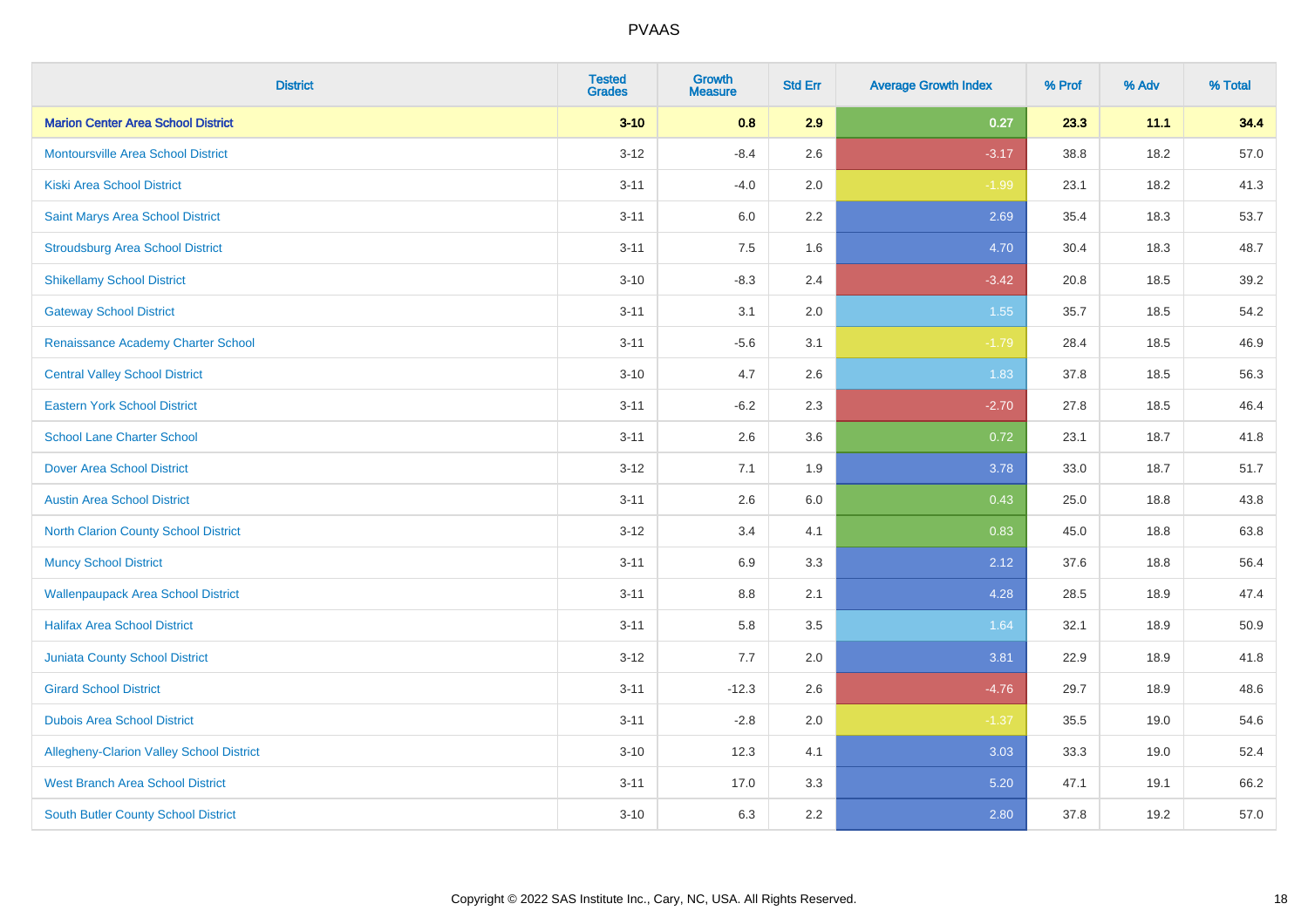| <b>District</b>                               | <b>Tested</b><br><b>Grades</b> | Growth<br><b>Measure</b> | <b>Std Err</b> | <b>Average Growth Index</b> | % Prof | % Adv | % Total |
|-----------------------------------------------|--------------------------------|--------------------------|----------------|-----------------------------|--------|-------|---------|
| <b>Marion Center Area School District</b>     | $3 - 10$                       | 0.8                      | 2.9            | 0.27                        | 23.3   | 11.1  | 34.4    |
| <b>Hempfield Area School District</b>         | $3-12$                         | $-10.2$                  | 1.6            | $-6.37$                     | 28.1   | 19.2  | 47.3    |
| <b>Carlisle Area School District</b>          | $3 - 11$                       | $-5.2$                   | 1.7            | $-2.99$                     | 28.0   | 19.3  | 47.3    |
| <b>Bellwood-Antis School District</b>         | $3 - 10$                       | 3.5                      | 2.8            | 1.24                        | 40.9   | 19.4  | 60.2    |
| <b>Conewago Valley School District</b>        | $3-12$                         | 7.6                      | 1.7            | 4.46                        | 41.3   | 19.4  | 60.6    |
| <b>Agora Cyber Charter School</b>             | $3 - 11$                       | 14.6                     | 2.4            | 6.03                        | 24.7   | 19.5  | 44.2    |
| <b>Gettysburg Area School District</b>        | $3 - 11$                       | $-6.0$                   | 2.0            | $-3.02$                     | 28.8   | 19.6  | 48.5    |
| <b>South Western School District</b>          | $3 - 12$                       | 2.5                      | 1.7            | 1.48                        | 36.2   | 19.7  | 55.9    |
| <b>Kane Area School District</b>              | $3 - 10$                       | 8.8                      | 2.9            | 3.07                        | 31.4   | 19.8  | 51.2    |
| <b>North Hills School District</b>            | $3 - 11$                       | $-15.8$                  | 1.8            | $-8.84$                     | 26.4   | 19.8  | 46.2    |
| <b>Twin Valley School District</b>            | $3 - 12$                       | $-3.2$                   | 1.9            | $-1.68$                     | 38.8   | 19.8  | 58.6    |
| <b>Upper Perkiomen School District</b>        | $3 - 11$                       | 5.7                      | 1.9            | 3.04                        | 25.4   | 19.9  | 45.4    |
| <b>Clarion-Limestone Area School District</b> | $3-12$                         | $-10.0$                  | 3.6            | $-2.76$                     | 28.3   | 20.0  | 48.3    |
| <b>North Star School District</b>             | $3 - 11$                       | 1.1                      | 3.3            | 0.34                        | 26.2   | 20.0  | 46.2    |
| <b>Smethport Area School District</b>         | $3-12$                         | 5.8                      | 3.8            | 1.52                        | 24.6   | 20.0  | 44.6    |
| <b>Quakertown Community School District</b>   | $3 - 12$                       | $-4.3$                   | 1.5            | $-2.79$                     | 33.8   | 20.1  | 53.8    |
| <b>Schuylkill Valley School District</b>      | $3 - 11$                       | $-1.0$                   | 2.2            | $-0.47$                     | 29.8   | 20.2  | 50.0    |
| <b>Palisades School District</b>              | $3 - 11$                       | 7.7                      | 2.9            | 2.66                        | 27.8   | 20.3  | 48.1    |
| <b>Penn Manor School District</b>             | $3 - 11$                       | 7.1                      | 1.5            | 4.82                        | 26.7   | 20.5  | 47.2    |
| <b>West Perry School District</b>             | $3 - 11$                       | 11.0                     | 2.3            | 4.76                        | 26.9   | 20.5  | 47.4    |
| <b>Cornwall-Lebanon School District</b>       | $3 - 11$                       | 8.2                      | 1.6            | 5.24                        | 28.0   | 20.5  | 48.6    |
| <b>Portage Area School District</b>           | $3 - 10$                       | $-0.5$                   | 3.3            | $-0.14$                     | 27.0   | 20.6  | 47.6    |
| <b>Bloomsburg Area School District</b>        | $3 - 10$                       | 4.3                      | 3.4            | 1.26                        | 36.5   | 20.6  | 57.1    |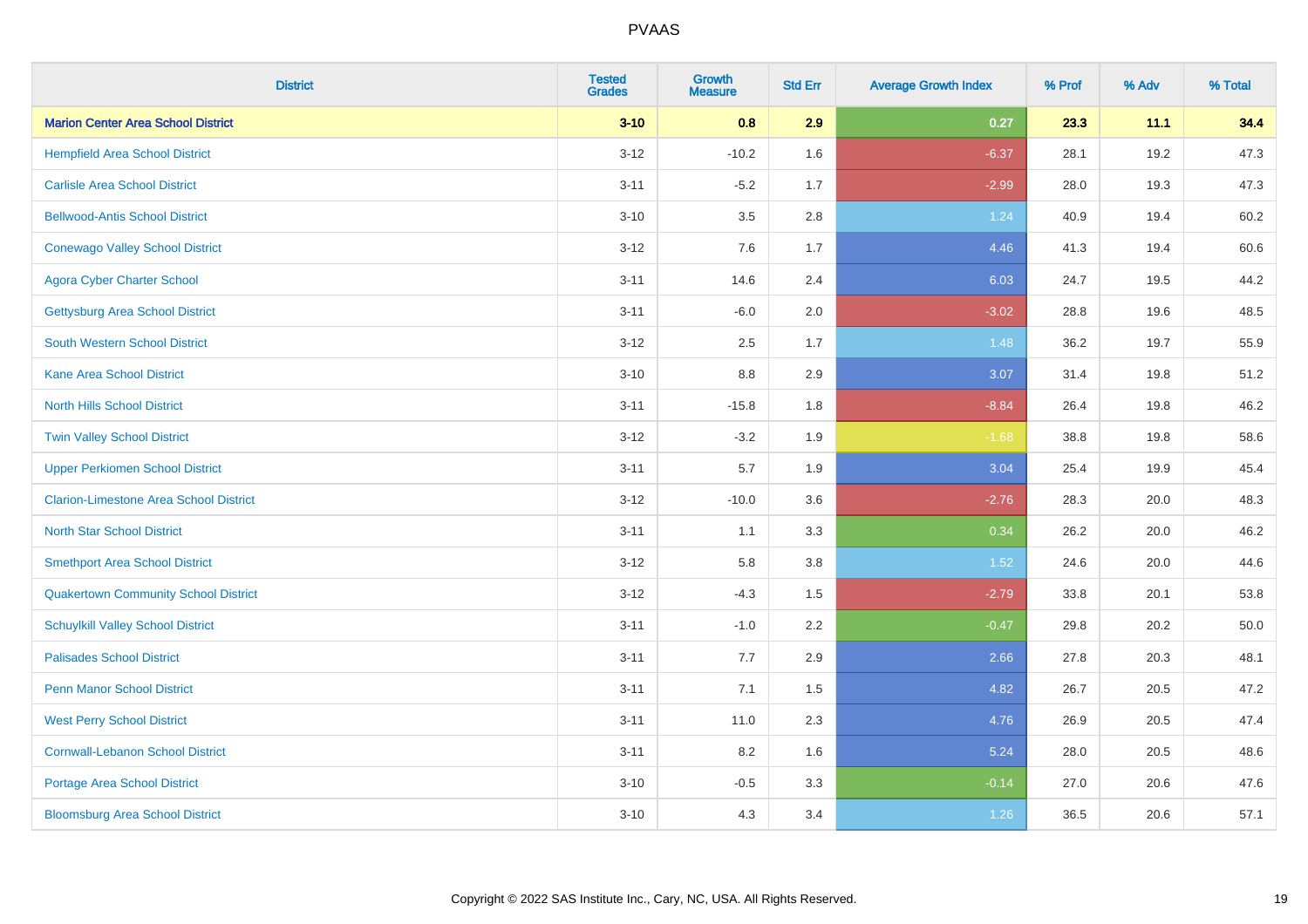| <b>District</b>                             | <b>Tested</b><br><b>Grades</b> | <b>Growth</b><br><b>Measure</b> | <b>Std Err</b> | <b>Average Growth Index</b> | % Prof | % Adv | % Total |
|---------------------------------------------|--------------------------------|---------------------------------|----------------|-----------------------------|--------|-------|---------|
| <b>Marion Center Area School District</b>   | $3 - 10$                       | 0.8                             | 2.9            | 0.27                        | 23.3   | 11.1  | 34.4    |
| <b>Bedford Area School District</b>         | $3 - 11$                       | 6.4                             | 2.4            | 2.68                        | 31.0   | 20.6  | 51.6    |
| <b>Blackhawk School District</b>            | $3 - 11$                       | 2.0                             | 2.3            | 0.87                        | 34.6   | 20.7  | 55.3    |
| <b>Albert Gallatin Area School District</b> | $3 - 11$                       | $-1.7$                          | 2.3            | $-0.72$                     | 31.9   | 20.7  | 52.7    |
| Karns City Area School District             | $3 - 11$                       | $-7.2$                          | 2.6            | $-2.71$                     | 26.4   | 20.8  | 47.2    |
| <b>Richland School District</b>             | $3 - 11$                       | $-6.9$                          | 2.6            | $-2.63$                     | 40.1   | 20.9  | 61.0    |
| <b>Northeastern York School District</b>    | $3 - 11$                       | 3.8                             | 1.8            | 2.11                        | 32.7   | 21.0  | 53.7    |
| <b>Sayre Area School District</b>           | $3 - 11$                       | 5.8                             | 3.2            | 1.81                        | 30.3   | 21.0  | 51.3    |
| Pennsylvania Virtual Charter School         | $3 - 11$                       | 4.4                             | 3.4            | 1.31                        | 29.8   | 21.2  | 51.0    |
| <b>Lakeland School District</b>             | $3 - 11$                       | 13.3                            | 2.8            | 4.80                        | 22.2   | 21.2  | 43.4    |
| <b>Bellefonte Area School District</b>      | $3 - 11$                       | 6.7                             | 2.0            | 3.34                        | 28.8   | 21.5  | 50.2    |
| <b>Red Lion Area School District</b>        | $3 - 11$                       | 4.5                             | 1.9            | 2.31                        | 32.3   | 21.5  | 53.8    |
| <b>MaST Community Charter School</b>        | $3 - 10$                       | $-0.9$                          | 2.5            | $-0.34$                     | 25.0   | 21.6  | 46.6    |
| <b>Crestwood School District</b>            | $3 - 11$                       | $-3.4$                          | 2.2            | $-1.52$                     | 33.1   | 21.7  | 54.9    |
| <b>Whitehall-Coplay School District</b>     | $3 - 11$                       | 11.8                            | 1.7            | 7.06                        | 32.3   | 21.7  | 54.0    |
| 21st Century Cyber Charter School           | $6 - 12$                       | 6.6                             | 2.1            | 3.16                        | 29.0   | 21.8  | 50.8    |
| <b>Slippery Rock Area School District</b>   | $3 - 11$                       | $-3.8$                          | 2.5            | $-1.56$                     | 30.8   | 21.9  | 52.7    |
| Daniel Boone Area School District           | $3 - 12$                       | 0.9                             | 1.9            | 0.46                        | 28.9   | 22.0  | 51.0    |
| <b>Greencastle-Antrim School District</b>   | $3 - 11$                       | $-0.3$                          | 2.0            | $-0.14$                     | 30.9   | 22.2  | 53.1    |
| <b>Galeton Area School District</b>         | $3 - 11$                       | 5.4                             | 5.4            | 1.01                        | 33.3   | 22.2  | 55.6    |
| <b>Dallas School District</b>               | $3 - 11$                       | 8.1                             | 2.1            | 3.87                        | 32.4   | 22.4  | 54.8    |
| Lake-Lehman School District                 | $3 - 11$                       | 14.9                            | 2.8            | 5.34                        | 25.8   | 22.5  | 48.3    |
| <b>Boyertown Area School District</b>       | $3 - 11$                       | $-2.9$                          | 1.4            | $-2.06$                     | 30.8   | 22.6  | 53.4    |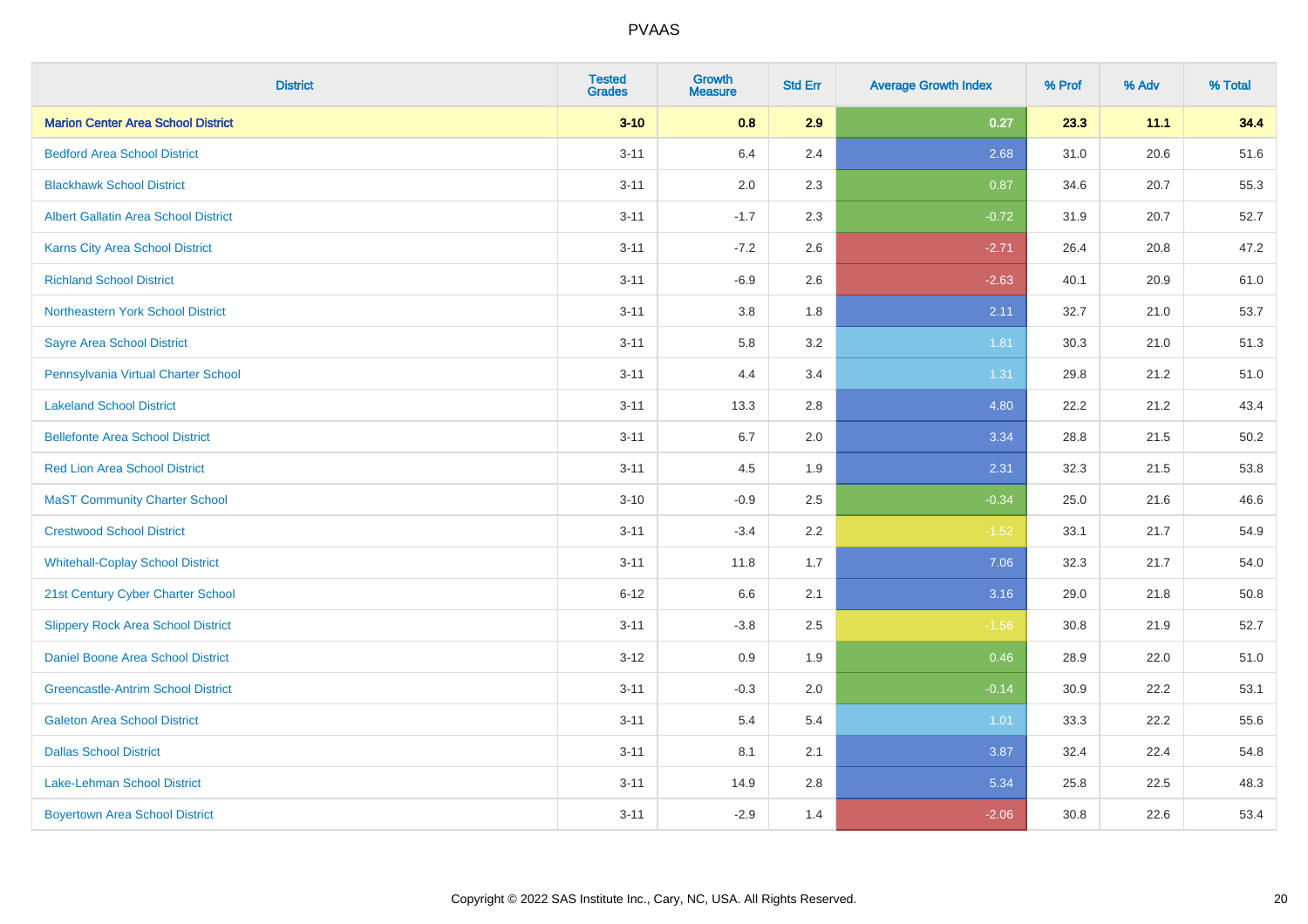| <b>District</b>                                | <b>Tested</b><br><b>Grades</b> | <b>Growth</b><br><b>Measure</b> | <b>Std Err</b> | <b>Average Growth Index</b> | % Prof | % Adv | % Total |
|------------------------------------------------|--------------------------------|---------------------------------|----------------|-----------------------------|--------|-------|---------|
| <b>Marion Center Area School District</b>      | $3 - 10$                       | 0.8                             | 2.9            | 0.27                        | 23.3   | 11.1  | 34.4    |
| <b>Shippensburg Area School District</b>       | $3 - 11$                       | 0.5                             | 1.8            | 0.26                        | 23.5   | 22.8  | 46.3    |
| <b>Canton Area School District</b>             | $3 - 11$                       | 8.4                             | 2.9            | 2.92                        | 13.8   | 23.0  | 36.8    |
| <b>Spring Grove Area School District</b>       | $3 - 11$                       | 3.9                             | 2.0            | 1.90                        | 30.0   | 23.0  | 53.0    |
| <b>Tulpehocken Area School District</b>        | $3 - 12$                       | 1.0                             | 4.9            | 0.20                        | 11.5   | 23.1  | 34.6    |
| <b>Valley View School District</b>             | $3 - 11$                       | 9.3                             | 2.2            | 4.18                        | 26.6   | 23.1  | 49.7    |
| <b>Donegal School District</b>                 | $3 - 12$                       | 5.9                             | 2.2            | 2.72                        | 34.1   | 23.1  | 57.2    |
| Northern York County School District           | $3 - 11$                       | 8.4                             | 1.8            | 4.63                        | 24.3   | 23.1  | 47.4    |
| <b>Riverside Beaver County School District</b> | $3 - 11$                       | $-5.5$                          | 2.7            | $-2.03$                     | 35.8   | 23.2  | 59.0    |
| <b>West Chester Area School District</b>       | $3 - 11$                       | $-2.1$                          | 1.2            | $-1.83$                     | 36.4   | 23.2  | 59.6    |
| <b>Sharpsville Area School District</b>        | $3 - 11$                       | 3.8                             | 3.7            | 1.04                        | 41.1   | 23.2  | 64.3    |
| Penns Valley Area School District              | $3 - 12$                       | 14.1                            | 2.6            | 5.33                        | 29.6   | 23.3  | 52.9    |
| <b>Bermudian Springs School District</b>       | $3 - 11$                       | 2.5                             | 2.4            | 1.05                        | 31.8   | 23.5  | 55.3    |
| <b>Waynesboro Area School District</b>         | $3 - 12$                       | 3.0                             | 1.8            | 1.67                        | 26.0   | 23.5  | 49.5    |
| <b>Shanksville-Stonycreek School District</b>  | $3 - 10$                       | $-8.6$                          | 5.5            | $-1.55$                     | 17.6   | 23.5  | 41.2    |
| <b>Conestoga Valley School District</b>        | $3 - 11$                       | 2.4                             | 1.7            | 1.43                        | 35.0   | 23.5  | 58.5    |
| <b>Montour School District</b>                 | $3 - 11$                       | $-6.1$                          | 2.1            | $-2.95$                     | 31.8   | 23.6  | 55.3    |
| Pen Argyl Area School District                 | $3 - 12$                       | 12.8                            | 2.5            | 5.10                        | 28.5   | 23.8  | 52.3    |
| <b>Neshaminy School District</b>               | $3 - 11$                       | 8.6                             | 1.3            | 6.56                        | 31.3   | 23.9  | 55.2    |
| <b>Oley Valley School District</b>             | $3 - 11$                       | 1.4                             | 2.4            | 0.56                        | 37.4   | 23.9  | 61.4    |
| <b>Central York School District</b>            | $3-12$                         | 12.9                            | 1.5            | 8.64                        | 31.4   | 24.1  | 55.5    |
| <b>Owen J Roberts School District</b>          | $3 - 11$                       | $-3.5$                          | 1.5            | $-2.27$                     | 36.8   | 24.4  | 61.2    |
| <b>Clearfield Area School District</b>         | $3 - 10$                       | $-1.3$                          | 3.7            | $-0.34$                     | 43.9   | 24.6  | 68.4    |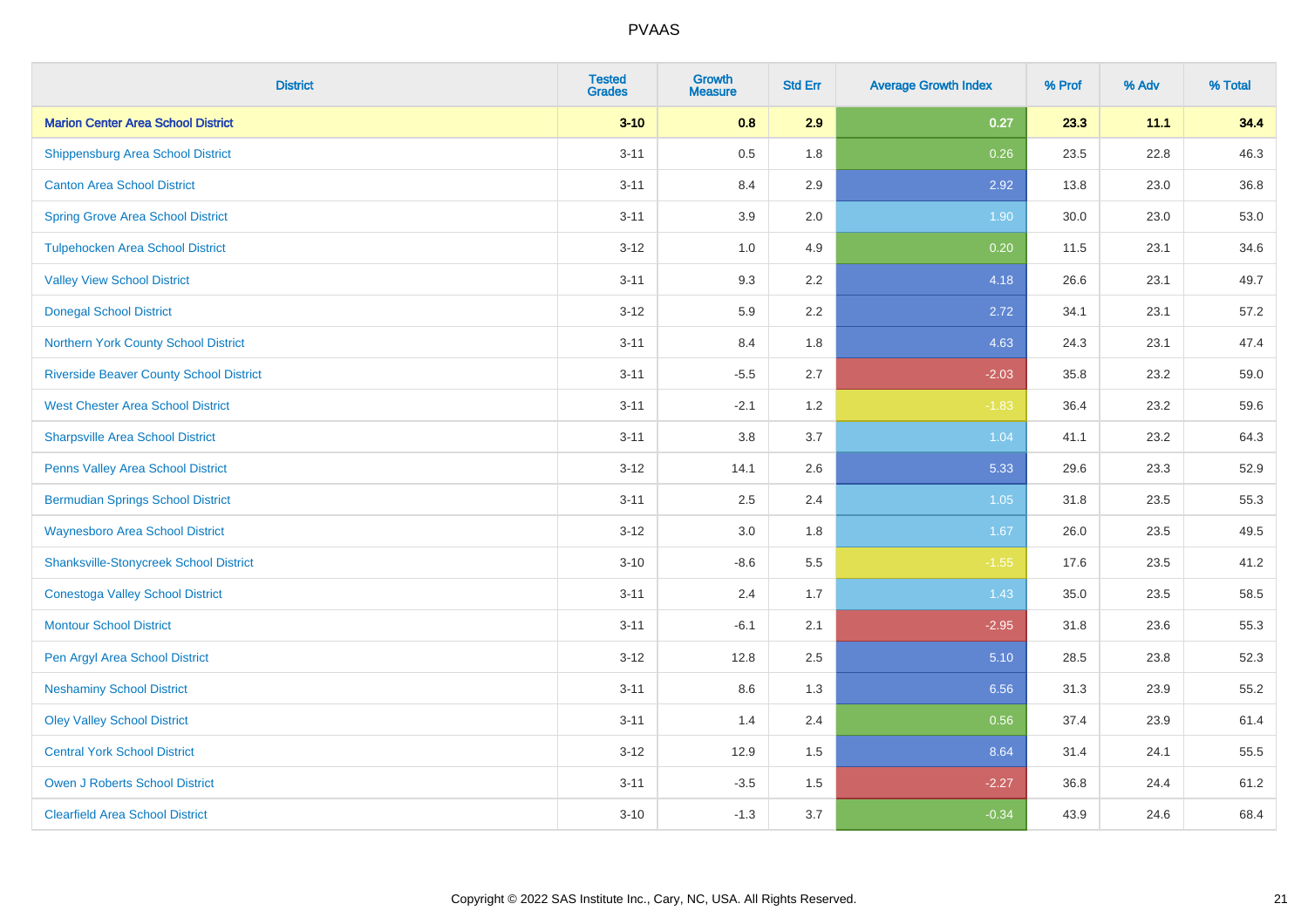| <b>District</b>                           | <b>Tested</b><br><b>Grades</b> | <b>Growth</b><br><b>Measure</b> | <b>Std Err</b> | <b>Average Growth Index</b> | % Prof | % Adv | % Total |
|-------------------------------------------|--------------------------------|---------------------------------|----------------|-----------------------------|--------|-------|---------|
| <b>Marion Center Area School District</b> | $3 - 10$                       | 0.8                             | 2.9            | 0.27                        | 23.3   | 11.1  | 34.4    |
| <b>Nazareth Area School District</b>      | $3 - 11$                       | $-2.5$                          | 1.7            | $-1.53$                     | 29.2   | 24.6  | 53.8    |
| <b>Armstrong School District</b>          | $3 - 11$                       | 9.8                             | 1.6            | 6.22                        | 32.8   | 24.6  | 57.4    |
| <b>North East School District</b>         | $3 - 11$                       | $-5.3$                          | 2.7            | $-1.97$                     | 31.7   | 24.8  | 56.4    |
| <b>Lehighton Area School District</b>     | $3 - 11$                       | 11.4                            | 2.4            | 4.84                        | 30.5   | 24.9  | 55.3    |
| <b>Midd-West School District</b>          | $3 - 11$                       | 3.6                             | 2.6            | 1.42                        | 28.6   | 25.0  | 53.6    |
| <b>Springfield School District</b>        | $3 - 11$                       | 1.2                             | 1.7            | 0.69                        | 31.8   | 25.2  | 56.9    |
| <b>Seneca Valley School District</b>      | $3 - 11$                       | 0.8                             | 1.4            | 0.54                        | 40.6   | 25.2  | 65.8    |
| <b>Perkiomen Valley School District</b>   | $3 - 11$                       | 2.7                             | 1.5            | 1.83                        | 35.0   | 25.3  | 60.3    |
| <b>Spring Cove School District</b>        | $3 - 11$                       | 9.1                             | 2.4            | 3.77                        | 31.8   | 25.4  | 57.1    |
| <b>Belle Vernon Area School District</b>  | $3 - 11$                       | 11.1                            | 2.3            | 4.88                        | 31.6   | 25.4  | 57.1    |
| <b>Wilson School District</b>             | $3 - 12$                       | 0.5                             | 1.5            | 0.32                        | 30.4   | 25.5  | 55.9    |
| Moon Area School District                 | $3 - 11$                       | 1.5                             | 1.8            | 0.86                        | 34.5   | 25.5  | 60.0    |
| <b>Fleetwood Area School District</b>     | $3 - 10$                       | 10.4                            | 2.0            | 5.19                        | 31.7   | 25.8  | 57.5    |
| <b>Avon Grove Charter School</b>          | $3 - 11$                       | 9.8                             | 3.1            | 3.18                        | 32.4   | 26.0  | 58.4    |
| <b>Blue Mountain School District</b>      | $3 - 10$                       | 12.2                            | 2.1            | 5.81                        | 30.7   | 26.1  | 56.8    |
| <b>Penn-Trafford School District</b>      | $3 - 11$                       | 2.9                             | 1.8            | 1.68                        | 46.3   | 26.2  | 72.5    |
| <b>Wilmington Area School District</b>    | $3 - 11$                       | 11.1                            | 3.3            | 3.37                        | 29.8   | 26.2  | 56.0    |
| <b>Tuscarora School District</b>          | $3 - 11$                       | 13.4                            | 2.2            | 6.20                        | 37.1   | 26.3  | 63.4    |
| <b>Haverford Township School District</b> | $3 - 11$                       | 1.4                             | 1.4            | 1.05                        | 36.7   | 26.3  | 63.0    |
| <b>Quaker Valley School District</b>      | $3 - 11$                       | 12.2                            | 2.5            | 4.90                        | 39.5   | 26.4  | 65.9    |
| <b>East Penn School District</b>          | $3 - 11$                       | 8.9                             | 1.2            | 7.61                        | 32.8   | 26.4  | 59.2    |
| <b>Garnet Valley School District</b>      | $3 - 10$                       | 0.2                             | 1.7            | 0.13                        | 34.9   | 26.4  | 61.3    |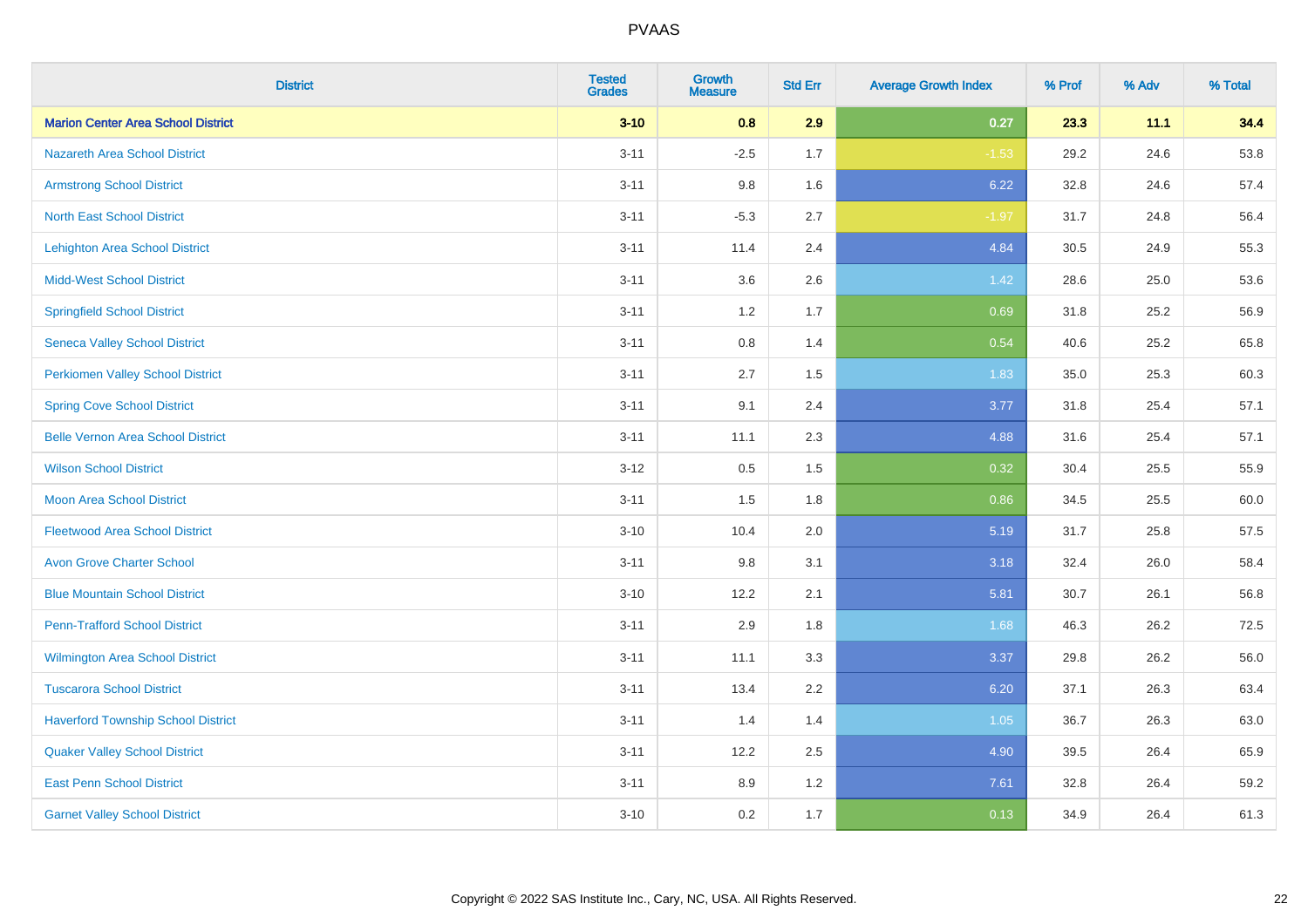| <b>District</b>                                | <b>Tested</b><br><b>Grades</b> | <b>Growth</b><br><b>Measure</b> | <b>Std Err</b> | <b>Average Growth Index</b> | % Prof | % Adv | % Total |
|------------------------------------------------|--------------------------------|---------------------------------|----------------|-----------------------------|--------|-------|---------|
| <b>Marion Center Area School District</b>      | $3 - 10$                       | 0.8                             | 2.9            | 0.27                        | 23.3   | 11.1  | 34.4    |
| <b>Upper Moreland Township School District</b> | $3 - 11$                       | 1.1                             | 2.0            | 0.56                        | 24.8   | 26.6  | 51.3    |
| <b>Upper Dauphin Area School District</b>      | $3 - 11$                       | 16.5                            | 5.1            | 3.26                        | 37.5   | 26.8  | 64.3    |
| <b>Lower Dauphin School District</b>           | $3 - 11$                       | 5.3                             | 1.8            | 3.03                        | 30.6   | 26.8  | 57.5    |
| <b>Evergreen Community Charter School</b>      | $6 - 11$                       | $-1.1$                          | 4.7            | $-0.23$                     | 34.6   | 26.9  | 61.5    |
| <b>Hermitage School District</b>               | $3 - 12$                       | 14.0                            | 2.5            | 5.59                        | 34.0   | 27.0  | 61.0    |
| <b>West Allegheny School District</b>          | $3-12$                         | 8.6                             | 2.0            | 4.34                        | 37.3   | 27.2  | 64.5    |
| <b>Jenkintown School District</b>              | $3 - 11$                       | $-7.9$                          | 4.1            | $-1.92$                     | 34.1   | 27.3  | 61.4    |
| <b>Bethel Park School District</b>             | $3 - 11$                       | $-4.4$                          | 1.7            | $-2.62$                     | 40.1   | 27.3  | 67.4    |
| West Jefferson Hills School District           | $3 - 11$                       | 1.9                             | 1.9            | 0.99                        | 34.8   | 27.3  | 62.1    |
| <b>Plum Borough School District</b>            | $3 - 11$                       | $-9.4$                          | 2.4            | $-3.98$                     | 32.9   | 27.4  | 60.4    |
| <b>Phoenixville Area School District</b>       | $3 - 11$                       | 7.3                             | 1.8            | 3.96                        | 32.3   | 27.6  | 59.8    |
| Elizabethtown Area School District             | $3 - 12$                       | 7.1                             | 1.7            | 4.19                        | 36.4   | 27.6  | 64.0    |
| <b>Pennridge School District</b>               | $3 - 10$                       | 7.4                             | 1.5            | 5.10                        | 32.0   | 27.6  | 59.6    |
| <b>Norwin School District</b>                  | $3 - 11$                       | $-1.1$                          | 1.6            | $-0.70$                     | 37.7   | 27.6  | 65.2    |
| <b>Pennsbury School District</b>               | $3 - 11$                       | 5.6                             | 1.3            | 4.38                        | 37.7   | 27.7  | 65.4    |
| <b>Beaver Area School District</b>             | $3 - 10$                       | $-3.0$                          | 2.5            | $-1.16$                     | 25.8   | 27.8  | 53.6    |
| Pennsylvania Leadership Charter School         | $3 - 11$                       | 8.0                             | 1.9            | 4.22                        | 33.1   | 27.8  | 60.9    |
| <b>Conemaugh Township Area School District</b> | $3 - 12$                       | 4.8                             | 3.5            | 1.39                        | 30.9   | 27.8  | 58.8    |
| <b>Southern Lehigh School District</b>         | $3 - 11$                       | $-4.1$                          | 2.1            | $-1.94$                     | 39.3   | 28.0  | 67.2    |
| South Side Area School District                | $3 - 11$                       | $-0.6$                          | 3.1            | $-0.19$                     | 24.0   | 28.0  | 52.0    |
| <b>Coudersport Area School District</b>        | $3 - 11$                       | 14.8                            | 3.4            | 4.33                        | 34.7   | 28.0  | 62.7    |
| <b>Wyomissing Area School District</b>         | $3 - 12$                       | $-2.4$                          | 2.6            | $-0.92$                     | 25.6   | 28.1  | 53.7    |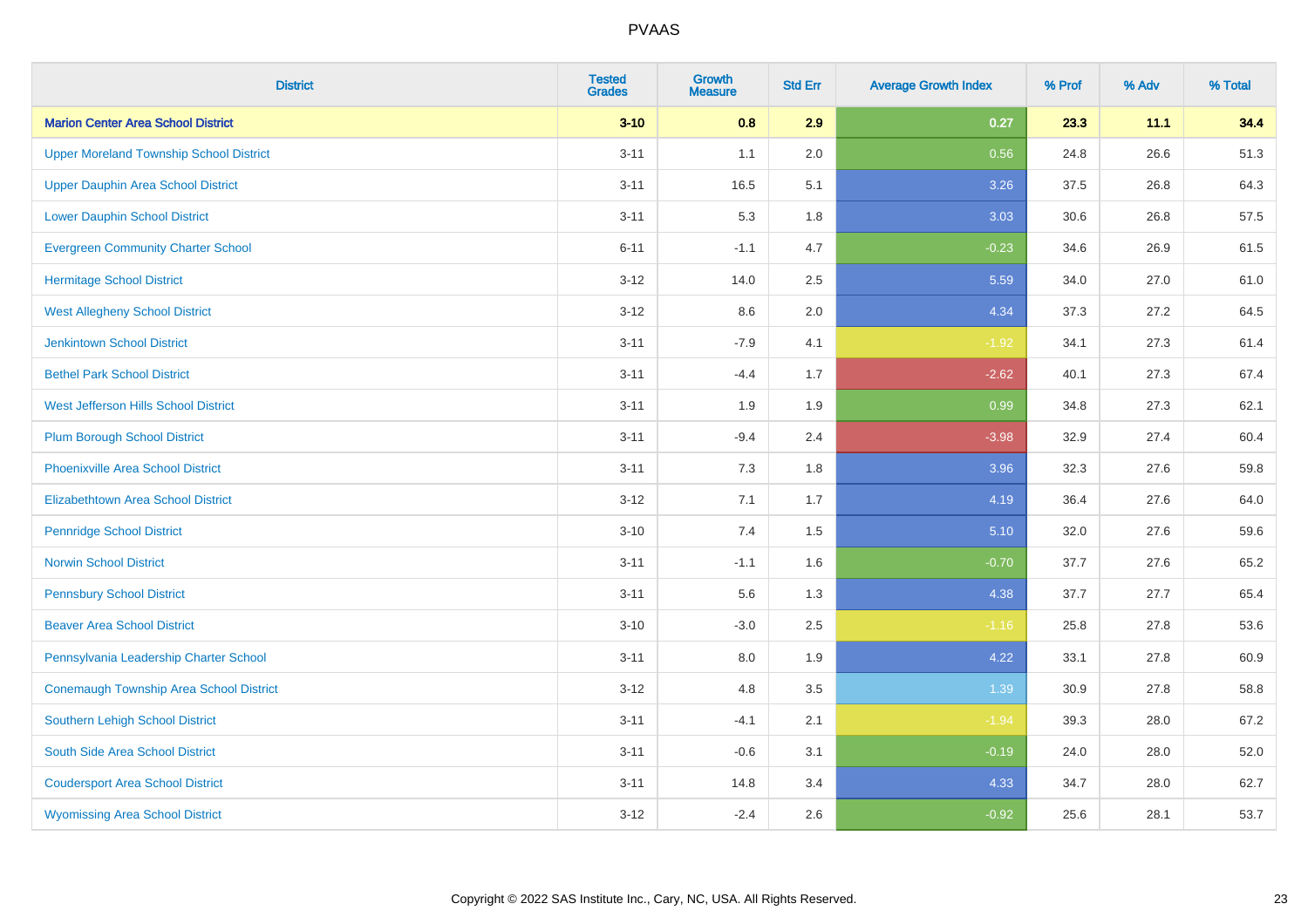| <b>District</b>                                 | <b>Tested</b><br><b>Grades</b> | <b>Growth</b><br><b>Measure</b> | <b>Std Err</b> | <b>Average Growth Index</b> | % Prof | % Adv | % Total |
|-------------------------------------------------|--------------------------------|---------------------------------|----------------|-----------------------------|--------|-------|---------|
| <b>Marion Center Area School District</b>       | $3 - 10$                       | 0.8                             | 2.9            | 0.27                        | 23.3   | 11.1  | 34.4    |
| <b>Canon-Mcmillan School District</b>           | $3 - 11$                       | $-5.0$                          | 1.5            | $-3.25$                     | 30.8   | 28.5  | 59.3    |
| <b>Benton Area School District</b>              | $3 - 10$                       | 8.1                             | 4.0            | 2.01                        | 35.7   | 28.6  | 64.3    |
| <b>Brandywine Heights Area School District</b>  | $3 - 11$                       | 5.8                             | 2.6            | 2.27                        | 27.7   | 28.6  | 56.2    |
| <b>Abington School District</b>                 | $3 - 10$                       | 0.9                             | 1.6            | 0.57                        | 29.7   | 28.7  | 58.4    |
| <b>Montrose Area School District</b>            | $3 - 10$                       | 12.3                            | 2.8            | 4.41                        | 37.8   | 28.9  | 66.7    |
| <b>Punxsutawney Area School District</b>        | $3 - 11$                       | 15.8                            | 2.7            | 5.83                        | 18.6   | 29.0  | 47.6    |
| <b>Wissahickon School District</b>              | $3 - 10$                       | $-5.3$                          | 1.7            | $-3.14$                     | 27.5   | 29.0  | 56.6    |
| <b>Tyrone Area School District</b>              | $3 - 12$                       | 29.2                            | 2.3            | 12.86                       | 36.6   | 29.1  | 65.7    |
| <b>Southern York County School District</b>     | $3 - 11$                       | 15.5                            | 1.8            | 8.48                        | 37.6   | 29.2  | 66.8    |
| <b>Littlestown Area School District</b>         | $3 - 11$                       | 28.7                            | 2.4            | 11.83                       | 38.4   | 29.3  | 67.7    |
| <b>Rose Tree Media School District</b>          | $3 - 10$                       | $-2.8$                          | 2.1            | $-1.33$                     | 35.2   | 29.6  | 64.8    |
| <b>Freeport Area School District</b>            | $3 - 10$                       | $-0.2$                          | 2.1            | $-0.10$                     | 37.4   | 29.8  | 67.2    |
| <b>Upper Dublin School District</b>             | $3 - 12$                       | 2.1                             | 1.8            | 1.19                        | 34.7   | 30.0  | 64.7    |
| Capital Area School for the Arts Charter School | $9 - 11$                       | 14.2                            | 4.5            | 3.13                        | 27.5   | 30.0  | 57.5    |
| <b>Millcreek Township School District</b>       | $3 - 11$                       | 9.1                             | 1.4            | 6.61                        | 34.5   | 30.1  | 64.6    |
| <b>Indiana Area School District</b>             | $3 - 11$                       | 12.0                            | 2.0            | 5.98                        | 30.0   | 30.4  | 60.3    |
| <b>Parkland School District</b>                 | $3 - 11$                       | $-3.7$                          | 1.2            | $-3.17$                     | 31.4   | 30.6  | 62.0    |
| <b>Springfield Township School District</b>     | $3 - 11$                       | $-3.9$                          | 3.1            | $-1.27$                     | 37.2   | 30.8  | 68.1    |
| <b>Manheim Township School District</b>         | $3 - 12$                       | 10.9                            | 1.5            | 7.51                        | 30.9   | 31.0  | 61.9    |
| <b>York Suburban School District</b>            | $3 - 11$                       | 7.4                             | 2.1            | 3.55                        | 24.9   | 31.2  | 56.1    |
| <b>Souderton Area School District</b>           | $3 - 11$                       | 18.5                            | 1.4            | 12.86                       | 39.2   | 31.2  | 70.4    |
| <b>Abington Heights School District</b>         | $3 - 11$                       | 6.7                             | 1.7            | 4.00                        | 33.8   | 31.7  | 65.5    |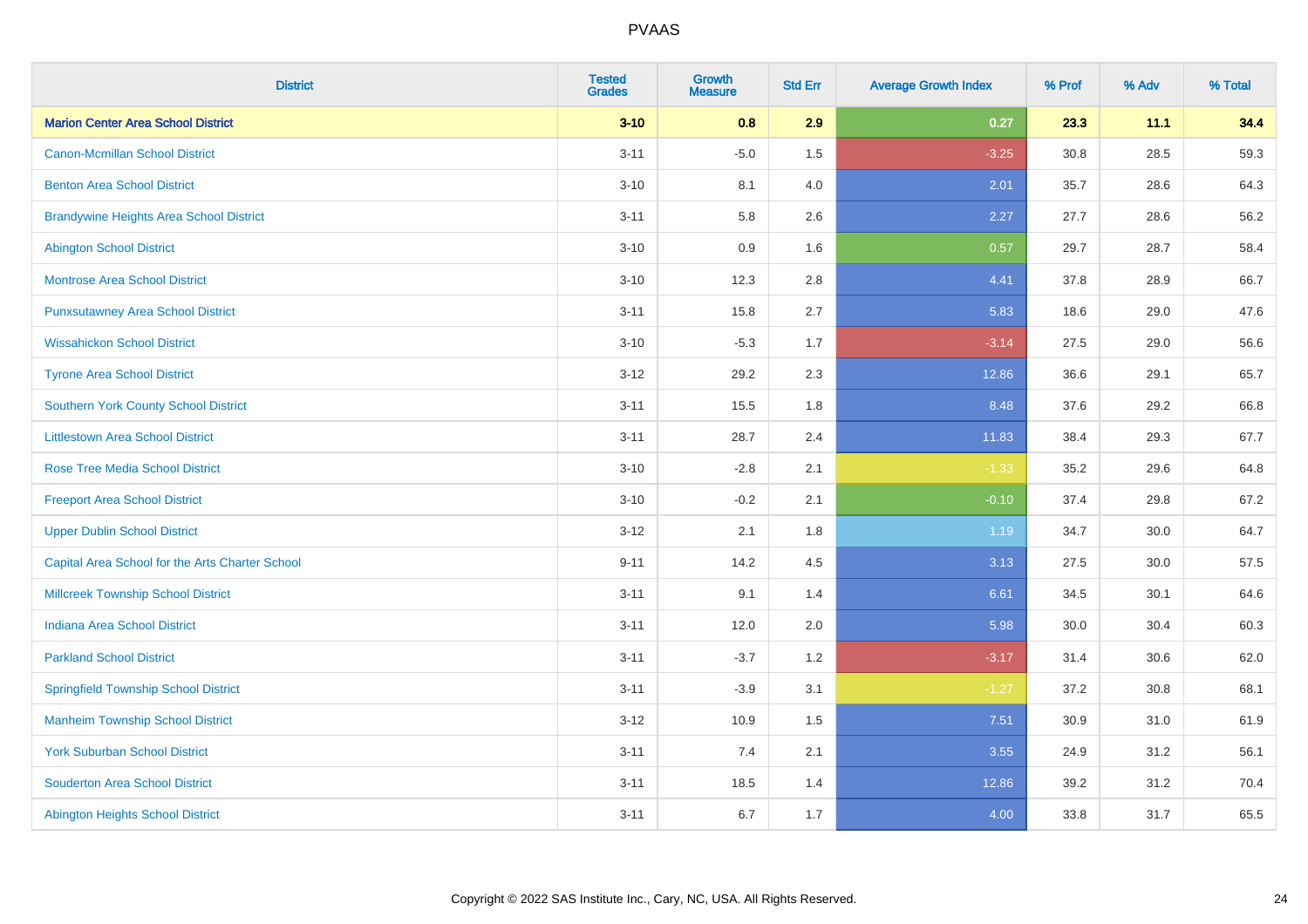| <b>District</b>                                | <b>Tested</b><br><b>Grades</b> | Growth<br><b>Measure</b> | <b>Std Err</b> | <b>Average Growth Index</b> | % Prof | % Adv | % Total |
|------------------------------------------------|--------------------------------|--------------------------|----------------|-----------------------------|--------|-------|---------|
| <b>Marion Center Area School District</b>      | $3 - 10$                       | 0.8                      | 2.9            | 0.27                        | 23.3   | 11.1  | 34.4    |
| Downingtown Area School District               | $3 - 11$                       | 4.4                      | 1.1            | 4.06                        | 30.1   | 32.0  | 62.2    |
| <b>Delaware Valley School District</b>         | $3 - 11$                       | 15.7                     | 1.6            | 9.62                        | 36.7   | 32.1  | 68.8    |
| Lampeter-Strasburg School District             | $3 - 12$                       | 11.0                     | 1.9            | 5.69                        | 35.4   | 32.3  | 67.7    |
| <b>Cocalico School District</b>                | $3 - 11$                       | 12.3                     | 1.9            | 6.48                        | 28.2   | 32.3  | 60.5    |
| <b>Mars Area School District</b>               | $3 - 10$                       | 6.6                      | 1.9            | 3.45                        | 36.7   | 32.4  | 69.1    |
| <b>Upper Merion Area School District</b>       | $3 - 11$                       | 14.0                     | 2.0            | 7.15                        | 34.4   | 32.6  | 67.0    |
| <b>Greenwood School District</b>               | $3 - 11$                       | 11.3                     | 3.6            | 3.14                        | 31.2   | 32.8  | 63.9    |
| <b>Lower Moreland Township School District</b> | $3 - 11$                       | 8.7                      | 2.0            | 4.35                        | 38.2   | 33.2  | 71.4    |
| <b>Avon Grove School District</b>              | $3 - 10$                       | 7.6                      | 1.4            | 5.29                        | 33.7   | 33.2  | 67.0    |
| <b>North Pocono School District</b>            | $3 - 11$                       | 13.1                     | 3.7            | 3.54                        | 31.4   | 33.3  | 64.7    |
| <b>Great Valley School District</b>            | $3 - 11$                       | 5.4                      | 2.0            | 2.77                        | 33.8   | 33.5  | 67.3    |
| <b>Methacton School District</b>               | $3 - 11$                       | 11.0                     | 1.6            | 6.94                        | 36.0   | 33.6  | 69.6    |
| Palmyra Area School District                   | $3 - 11$                       | 16.2                     | 1.8            | 9.02                        | 38.8   | 34.0  | 72.8    |
| <b>Dallastown Area School District</b>         | $3 - 11$                       | 19.9                     | 1.4            | 14.14                       | 36.8   | 34.2  | 71.0    |
| <b>Fairview School District</b>                | $3 - 11$                       | 8.3                      | 2.4            | 3.43                        | 41.9   | 34.9  | 76.7    |
| <b>Franklin Regional School District</b>       | $3 - 11$                       | 11.3                     | 1.8            | 6.13                        | 30.0   | 35.0  | 65.0    |
| <b>Loyalsock Township School District</b>      | $3 - 12$                       | 26.7                     | 2.7            | 9.92                        | 36.8   | 35.1  | 71.9    |
| <b>Council Rock School District</b>            | $3 - 11$                       | 13.5                     | 1.1            | 12.27                       | 32.0   | 35.4  | 67.4    |
| <b>Manheim Central School District</b>         | $3 - 11$                       | 12.8                     | 2.0            | 6.52                        | 27.8   | 35.4  | 63.2    |
| <b>North Penn School District</b>              | $3 - 11$                       | 17.6                     | 1.0            | 17.53                       | 30.8   | 35.7  | 66.4    |
| <b>Pine-Richland School District</b>           | $3 - 11$                       | 9.3                      | 1.7            | 5.56                        | 42.3   | 35.8  | 78.1    |
| <b>Tredyffrin-Easttown School District</b>     | $3 - 10$                       | 8.7                      | 2.4            | 3.57                        | 35.2   | 35.8  | 71.0    |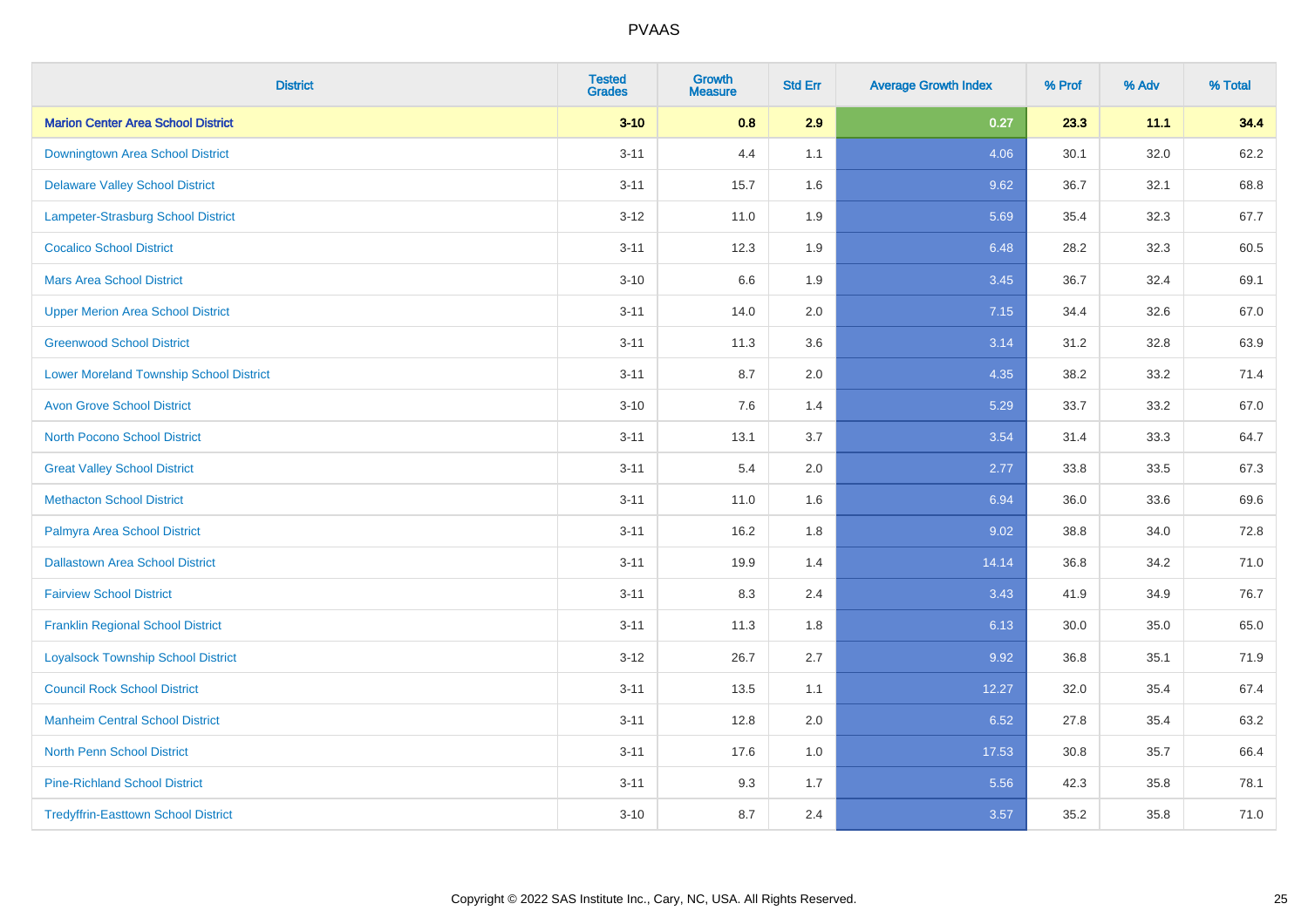| <b>District</b>                                 | <b>Tested</b><br><b>Grades</b> | <b>Growth</b><br><b>Measure</b> | <b>Std Err</b> | <b>Average Growth Index</b> | % Prof | % Adv | % Total |
|-------------------------------------------------|--------------------------------|---------------------------------|----------------|-----------------------------|--------|-------|---------|
| <b>Marion Center Area School District</b>       | $3 - 10$                       | 0.8                             | 2.9            | 0.27                        | 23.3   | 11.1  | 34.4    |
| <b>Lewisburg Area School District</b>           | $3 - 11$                       | 1.7                             | 2.4            | 0.72                        | 35.9   | 35.9  | 71.8    |
| <b>Warwick School District</b>                  | $3 - 11$                       | 21.7                            | 1.8            | 11.76                       | 27.7   | 36.3  | 64.0    |
| <b>Eastern Lancaster County School District</b> | $3 - 12$                       | 2.9                             | 3.2            | 0.91                        | 35.2   | 36.4  | 71.6    |
| <b>Hempfield School District</b>                | $3 - 11$                       | 13.4                            | 1.3            | 10.53                       | 29.9   | 36.8  | 66.7    |
| <b>Wallingford-Swarthmore School District</b>   | $3 - 10$                       | 5.0                             | 2.2            | 2.25                        | 33.3   | 37.1  | 70.4    |
| <b>Mountain View School District</b>            | $3 - 11$                       | 24.2                            | 3.4            | 7.20                        | 45.8   | 37.3  | 83.0    |
| Mt Lebanon School District                      | $3 - 11$                       | 2.4                             | 1.3            | 1.79                        | 39.3   | 37.4  | 76.8    |
| <b>Pequea Valley School District</b>            | $3 - 11$                       | 18.0                            | 3.1            | 5.74                        | 29.2   | 37.5  | 66.7    |
| <b>Central Columbia School District</b>         | $3 - 12$                       | 0.3                             | 2.3            | 0.12                        | 25.4   | 37.6  | 63.0    |
| South Fayette Township School District          | $3 - 11$                       | 6.0                             | 1.8            | 3.33                        | 32.2   | 38.3  | 70.5    |
| <b>Radnor Township School District</b>          | $3 - 12$                       | 7.5                             | 1.9            | 4.03                        | 33.0   | 38.3  | 71.3    |
| <b>Hampton Township School District</b>         | $3 - 11$                       | $7.4$                           | 2.0            | 3.79                        | 37.9   | 39.2  | 77.0    |
| <b>Cumberland Valley School District</b>        | $3 - 12$                       | 18.6                            | 1.2            | 15.79                       | 31.3   | 39.2  | 70.5    |
| <b>Saucon Valley School District</b>            | $3 - 11$                       | 18.9                            | 2.2            | 8.48                        | 26.0   | 39.6  | 65.6    |
| <b>Wayne Highlands School District</b>          | $3 - 11$                       | 22.5                            | 2.5            | 9.16                        | 33.8   | 40.4  | 74.2    |
| <b>Harbor Creek School District</b>             | $3 - 11$                       | 13.4                            | 2.3            | 5.80                        | 34.5   | 40.7  | 75.2    |
| <b>Berlin Brothersvalley School District</b>    | $3 - 11$                       | 19.6                            | 4.0            | 4.93                        | 28.3   | 41.3  | 69.6    |
| <b>Camp Hill School District</b>                | $3 - 12$                       | 20.7                            | 2.9            | 7.00                        | 32.3   | 41.4  | 73.7    |
| <b>Central Bucks School District</b>            | $3 - 11$                       | 15.5                            | 0.9            | 17.94                       | 34.8   | 41.4  | 76.2    |
| <b>Peters Township School District</b>          | $3 - 11$                       | 14.1                            | 1.7            | 8.16                        | 35.2   | 41.6  | 76.8    |
| <b>Line Mountain School District</b>            | $3 - 11$                       | 11.7                            | 3.9            | 3.01                        | 40.4   | 42.3  | 82.7    |
| <b>Marple Newtown School District</b>           | $3 - 11$                       | 20.6                            | 2.3            | 8.95                        | 31.1   | 42.7  | 73.8    |